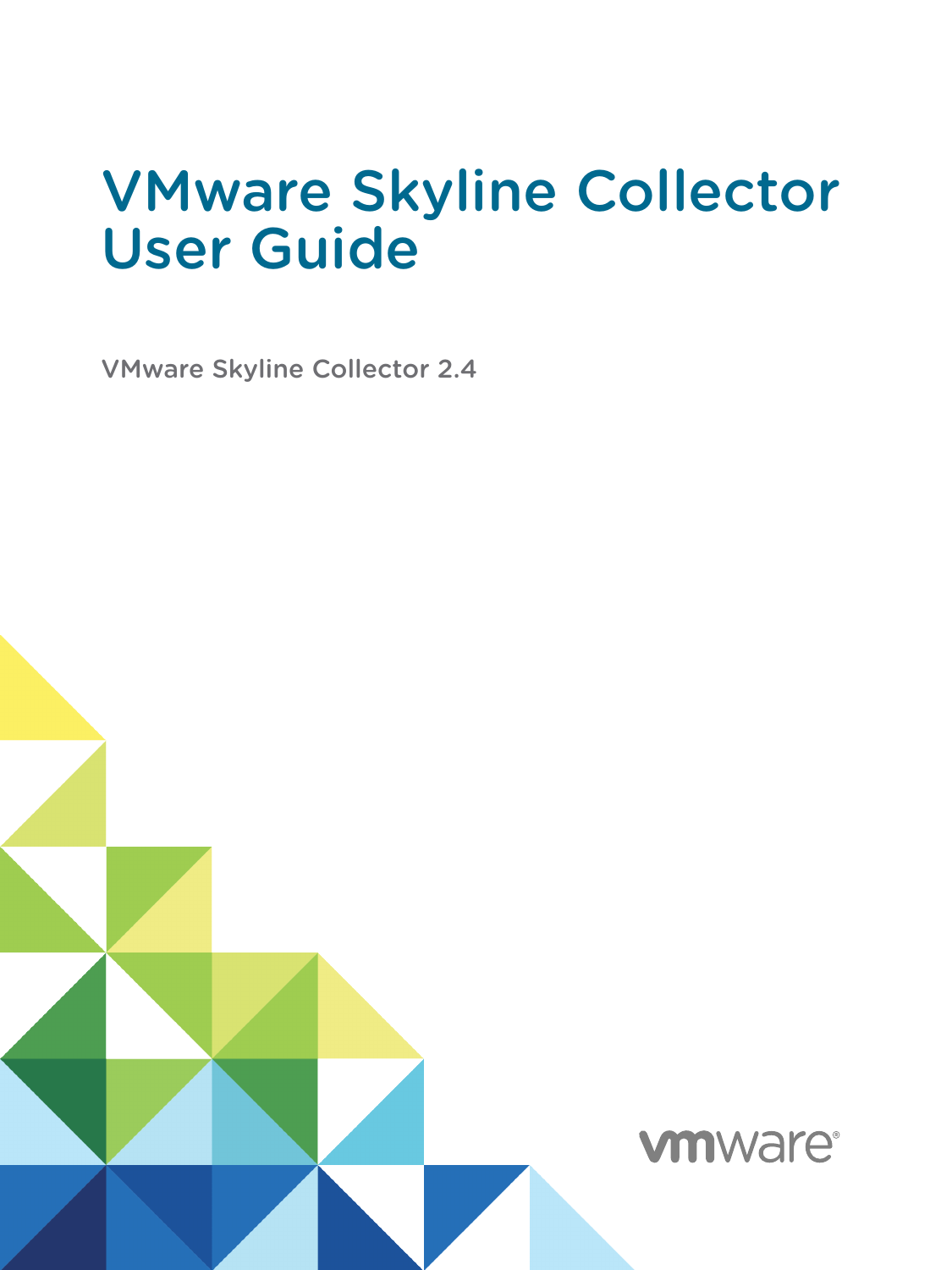You can find the most up-to-date technical documentation on the VMware website at:

#### <https://docs.vmware.com/>

If you have comments about this documentation, submit your feedback to

[docfeedback@vmware.com](mailto:docfeedback@vmware.com)

**VMware, Inc.** 3401 Hillview Ave. Palo Alto, CA 94304 www.vmware.com

Copyright  $^\circ$  2020 VMware, Inc. All rights reserved. [Copyright and trademark information.](http://pubs.vmware.com/copyright-trademark.html)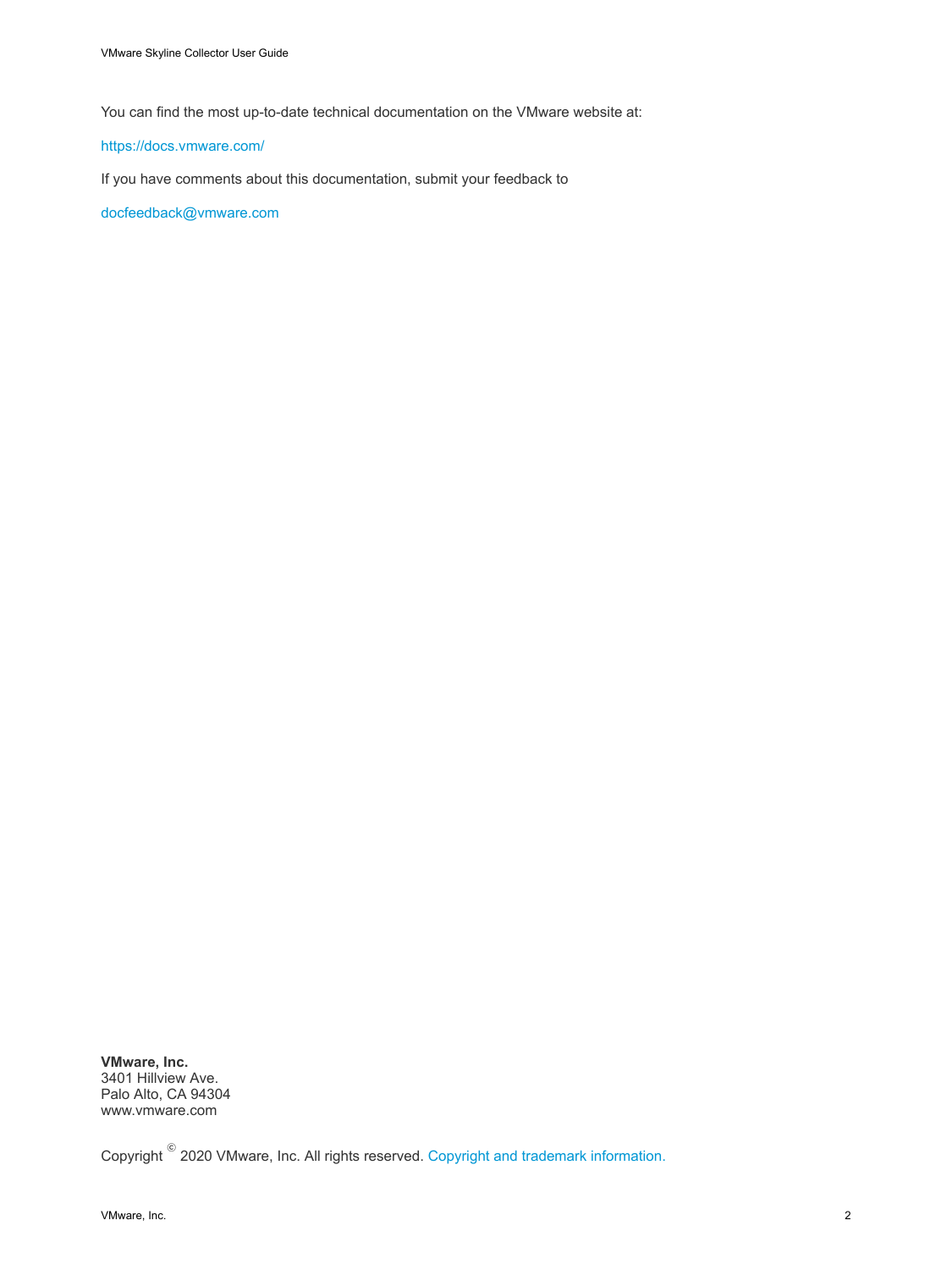## **Contents**

- **1** [About VMware Skyline Collector User Guide](#page-3-0) 4
- **2** [Network Requirements](#page-4-0) 5
- **3** [Access the Skyline Collector](#page-5-0) 6

#### **4** [System Status](#page-6-0) 7

- [Manage Collector](#page-6-0) 7
	- [Restart Collector](#page-7-0) 8
	- [Stop Collector](#page-7-0) 8
- [Products Added](#page-8-0) 9

#### **5** [Configuration](#page-10-0) 11

[vCenter Server](#page-11-0) 12 [NSX Manager](#page-13-0) 14 [Horizon View](#page-14-0) 15 [vRealize Operations](#page-15-0) 16 [Network Configuration](#page-17-0) 18 [Auto-Upgrade](#page-18-0) 19 [Collector Name](#page-19-0) 20 [Active Directory Authentication](#page-19-0) 20 [Web Server Certificate](#page-20-0) 21 [Root Password Expiration](#page-20-0) 21

#### **6** [Change the admin Account Password](#page-22-0) 23

- **7** [Update Skyline Collector](#page-23-0) 24
- **8** [Customer Experience Improvement Program \(CEIP\)](#page-24-0) 25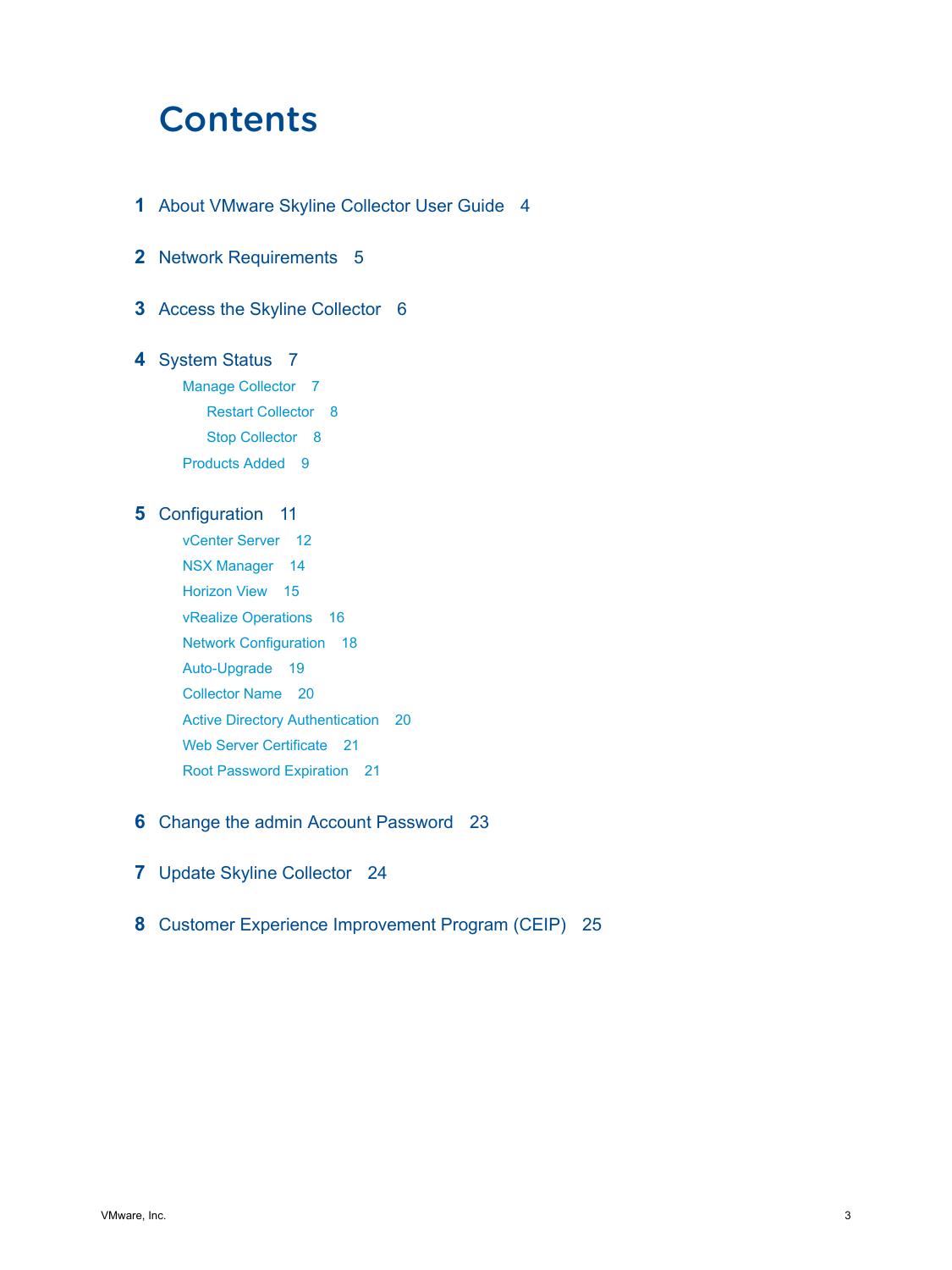# <span id="page-3-0"></span>About VMware Skyline Collector User Guide 1

The VMware Skyline Collector User Guide provides instructions for the VMware® Skyline™ Collector. The guide contains information about managing the Skyline Collector, adding, editing, or removing products, and information regarding the privacy and security of data that VMware receives.

## Intended Audience

This information is intended for anyone who wants to work with the VMware Skyline Collector. It is written for VMware® vSphere® administrators.

## VMware Technical Publications Glossary

VMware Technical Publications provides a glossary of terms that might be unfamiliar to you. For definitions of terms as they are used in VMware technical documentation, go to [https://www.vmware.com/](https://www.vmware.com/support/pubs/) [support/pubs/](https://www.vmware.com/support/pubs/)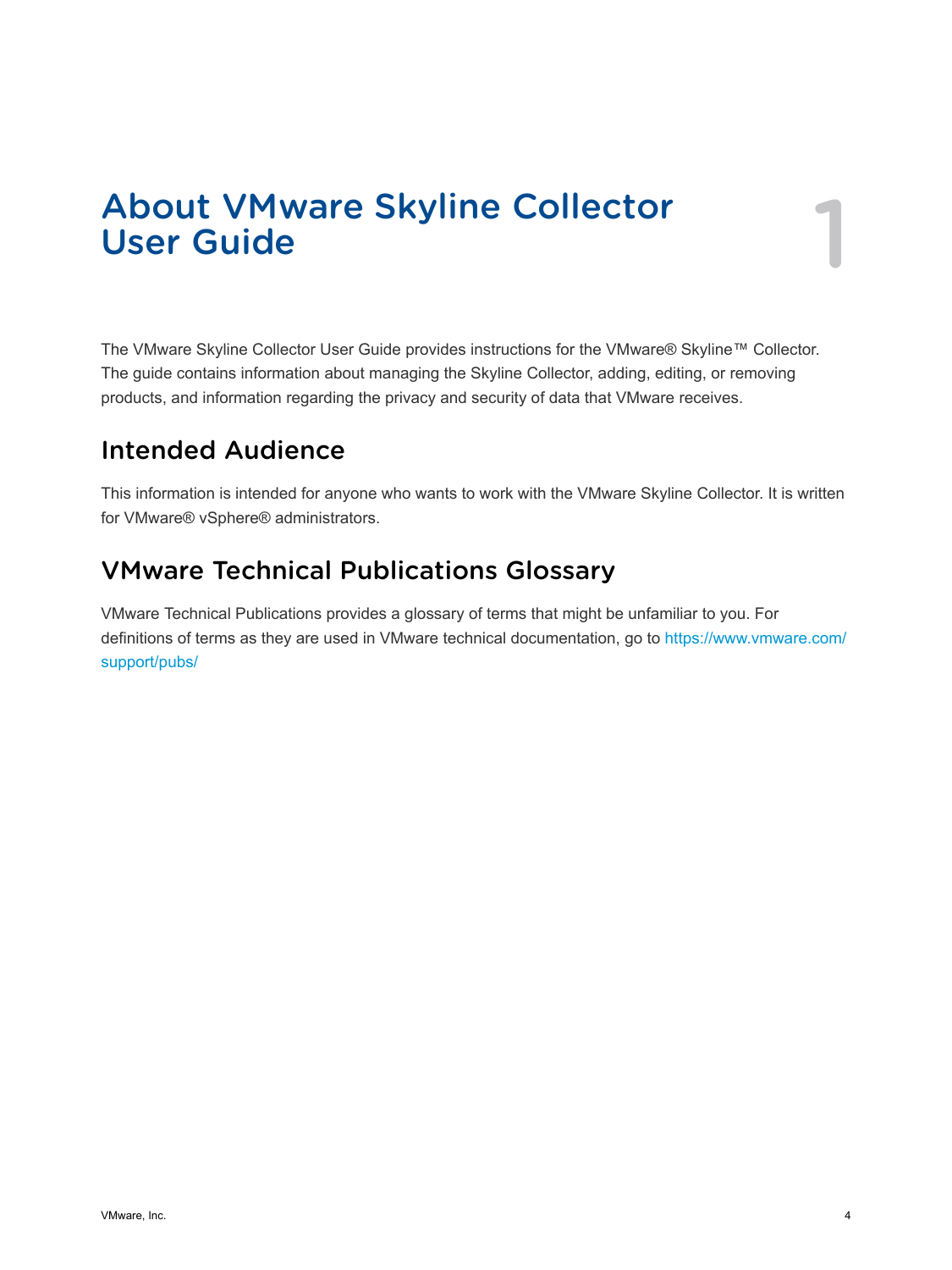## <span id="page-4-0"></span>Network Requirements<br>
2

The Skyline Collector has the following networking requirements, to ensure proper communication between the Skyline Collector and all products and services.

The Skyline Collector requires network access to VMware products and solutions within your environment, and external network access to VMware.

Table 2-1. External Network Requirements

| <b>Connection From</b> | <b>Connection To</b>        | Type         | <b>Protocol</b> | Port |
|------------------------|-----------------------------|--------------|-----------------|------|
| Skyline Collector      | ycsa.ymware.com             | <b>HTTPS</b> | <b>TCP/IP</b>   | 443  |
| Skyline Collector      | vapp-<br>updates.vmware.com | <b>HTTPS</b> | <b>TCP/IP</b>   | 443  |

| <b>Connection From</b>   | <b>Connection To</b>                | <b>Type</b>  | Protocol      | Port |
|--------------------------|-------------------------------------|--------------|---------------|------|
| <b>Skyline Collector</b> | vCenter Server                      | <b>HTTPS</b> | <b>TCP/IP</b> | 443  |
| <b>Skyline Collector</b> | <b>ESXi Hypervisor Hosts</b>        | <b>HTTPS</b> | <b>TCP/IP</b> | 443  |
| <b>Skyline Collector</b> | 5.5 PSC/SSO Provider                | <b>HTTPS</b> | <b>TCP/IP</b> | 7444 |
| <b>Skyline Collector</b> | 6.0 and above<br>PSC/SSO Provider   | <b>HTTPS</b> | <b>TCP/IP</b> | 443  |
| <b>Skyline Collector</b> | <b>NSX Manager</b>                  | <b>HTTPS</b> | <b>TCP/IP</b> | 443  |
| <b>Skyline Collector</b> | <b>Horizon Connection</b><br>Server | <b>HTTPS</b> | <b>TCP/IP</b> | 443  |
| <b>Skyline Collector</b> | vRealize Operations<br>Manager      | <b>HTTPS</b> | <b>TCP/IP</b> | 443  |
| Web Browser              | <b>Skyline Collector</b>            | <b>HTTPS</b> | <b>TCP/IP</b> | 443  |
| Web Browser              | <b>Skyline Collector</b><br>(VAMI)  | <b>HTTPS</b> | <b>TCP/IP</b> | 5480 |
|                          |                                     |              |               |      |

#### Table 2-2. Internal Network Requirements

**Note** The tables contain the default port values and might not match a customized environment.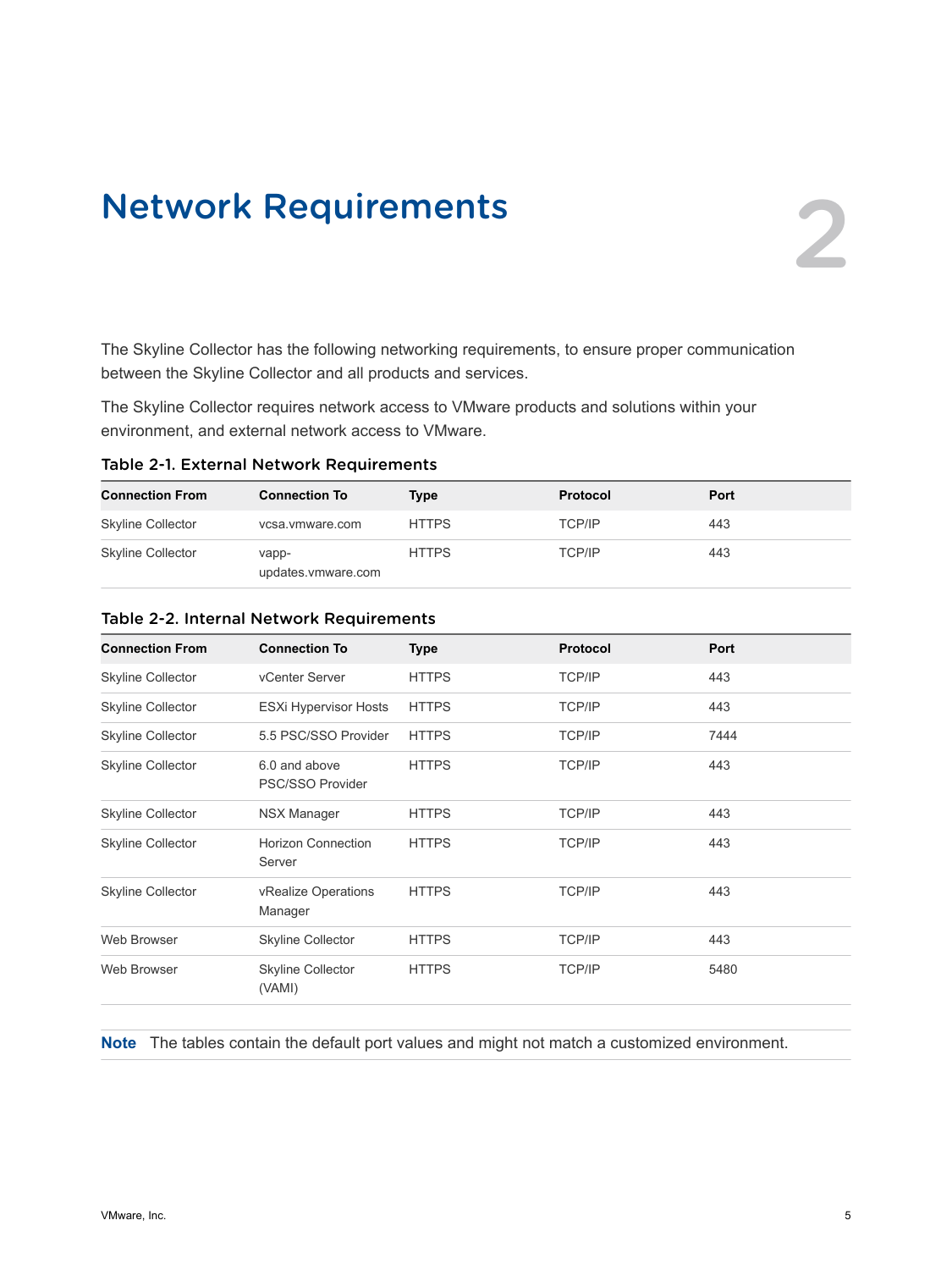## <span id="page-5-0"></span>Access the Skyline Collector 3

You must log in to the Skyline Collector to view the status of the Skyline Collector, and to make configuration changes.

#### Prerequisites

To access the Skyline Collection, you will need the Skyline Collector FQDN or IP address

#### Procedure

- **1** In a web browser, go to the Skyline Collector, https://collector-IP-address-or-FQDN.
- **2** Log in as *admin*, or use an Active Directory account if you have enabled Active Directory authentication to the Collector.

The default admin password is *default*. You are required to change the *admin* password during the initial configuration of the Collector.

**3** Click **Log In**.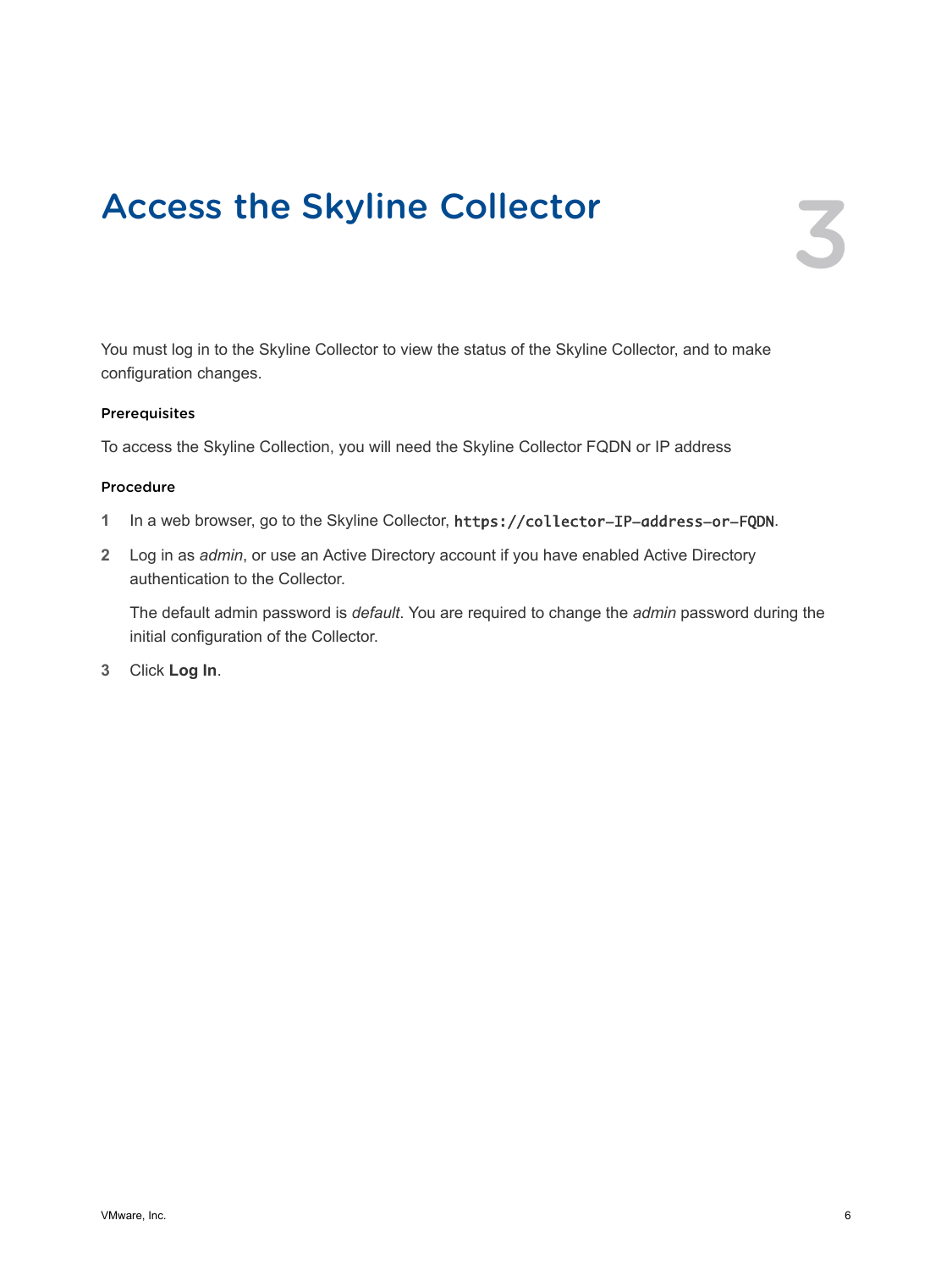## <span id="page-6-0"></span>**System Status**

The **System Status** provides you with an overview of the Skyline Collector health, and management capabilities.

## **Overview**

The **Overview** section displays the health of the Skyline Collector. Additionally, the health of each product added to the Skyline Collector is displayed.

## **Collector**

The Manage Collector section allows you to Stop, and Restart the Collector, view Collector details, and view the latest log entries for the Skyline Collector.

## Endpoints

You can view the products added to the Skyline Collector, including the health of each product endpoint.

This chapter includes the following topics:

- **n** Manage Collector
- **n** [Products Added](#page-8-0)

## Manage Collector

You can view Skyline Collector details, and Restart or Stop the Collector.

The Manage Collector page displays the following information for the Skyline Collector.

| <b>Property</b> |                                                                                            |
|-----------------|--------------------------------------------------------------------------------------------|
| ID              | Alphanumberic unique identifier.                                                           |
| Last Seen       | Amount of time since the Skyline Collector sent data to VMware.                            |
|                 | Registered Under The Cloud Services Organization the Skyline Collector is registered with. |

You can perform the following actions:

**[Restart Collector](#page-7-0)**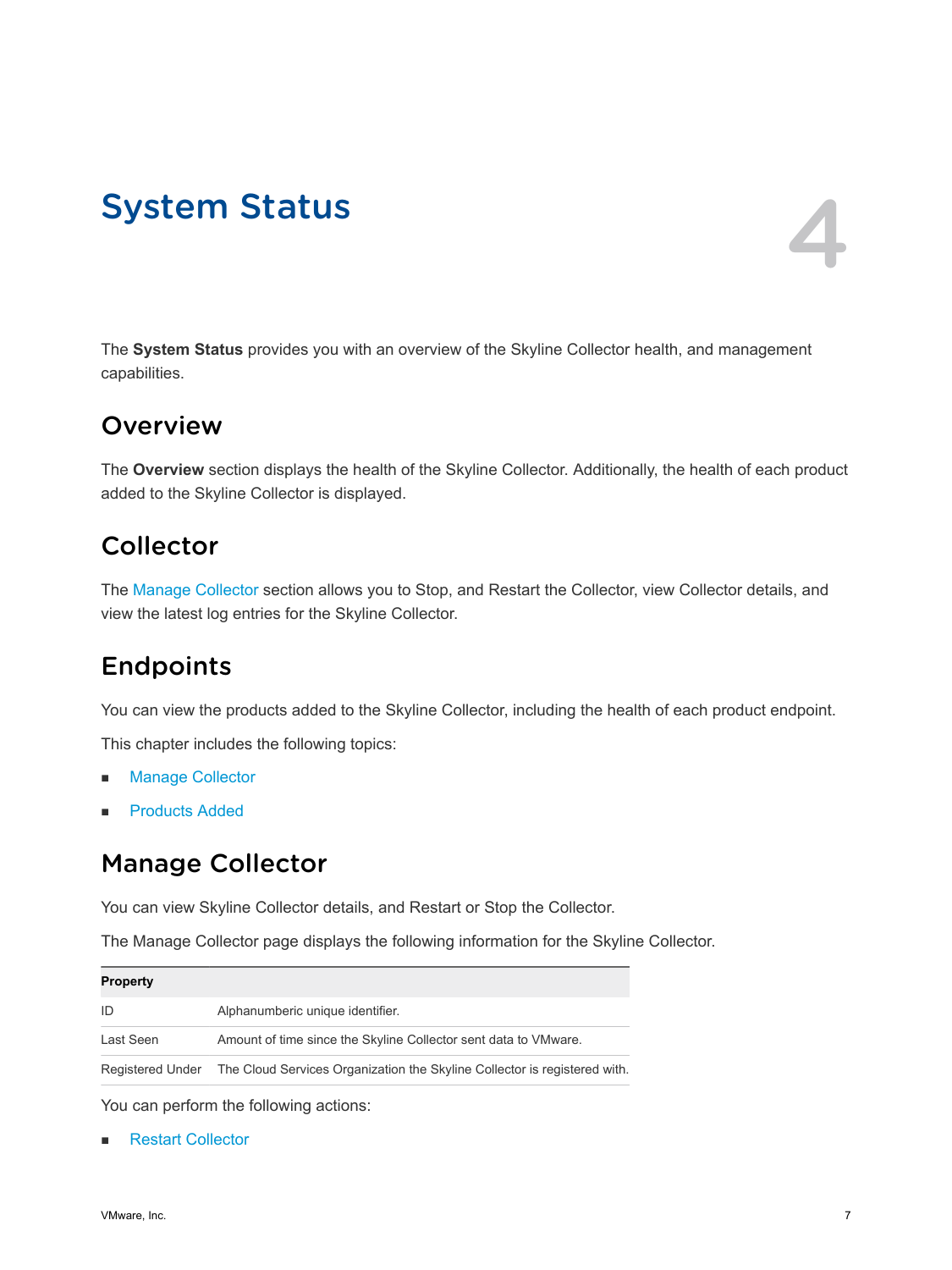#### <span id="page-7-0"></span>**n** Stop Collector

The **Collector Log** displays the latest log entries. You can choose to show the latest 200, 400, or 1000 log entries. This information can be used if troubleshooting with VMware Global Support Services (GSS). Click **Show Latest Log** to view the most recent log files for the Skyline Collector.

### Restart Collector

You can restart the Skyline Collector virtual appliance.

#### Procedure

- **1** In the Skyline Collector, click **System Status**.
- **2** Click **Collector**.
- **3** Click **Restart**.

#### Results

The Skyline Collector virtual appliance restarts. A restart takes 3 and 5 minutes to complete. The Skyline Collector may not be responsive during this time.

#### Example: Restart Skyline Collector

| Manage Collector                                   |                   |                         |
|----------------------------------------------------|-------------------|-------------------------|
| <b>STATUS:</b>                                     |                   |                         |
| ⊙ Your Collector is Running                        |                   |                         |
| <b>ACTIONS:</b><br>$\mathbb C$ RESTART<br>(J) STOP |                   |                         |
| <b>DETAILS:</b>                                    |                   |                         |
| ID                                                 | Last Seen         | <b>Registered Under</b> |
|                                                    | a few seconds ago |                         |
| <b>COLLECTOR LOG:</b>                              |                   |                         |
| Number of lines $200 \sim$                         |                   |                         |
| <b>SHOW LATEST LOG</b>                             |                   |                         |

### Stop Collector

You can stop the Skyline Collector virtual appliance from sending product usage data to VMware.

Stopping the Skyline Collector virtual appliance prevents product usage data from being sent to VMware. Do not stop the Skyline Collector virtual appliance unless troubleshooting with VMware Global Support Services (GSS).

- **1** In the Skyline Collector, click **System Status**.
- **2** Click **Collector**.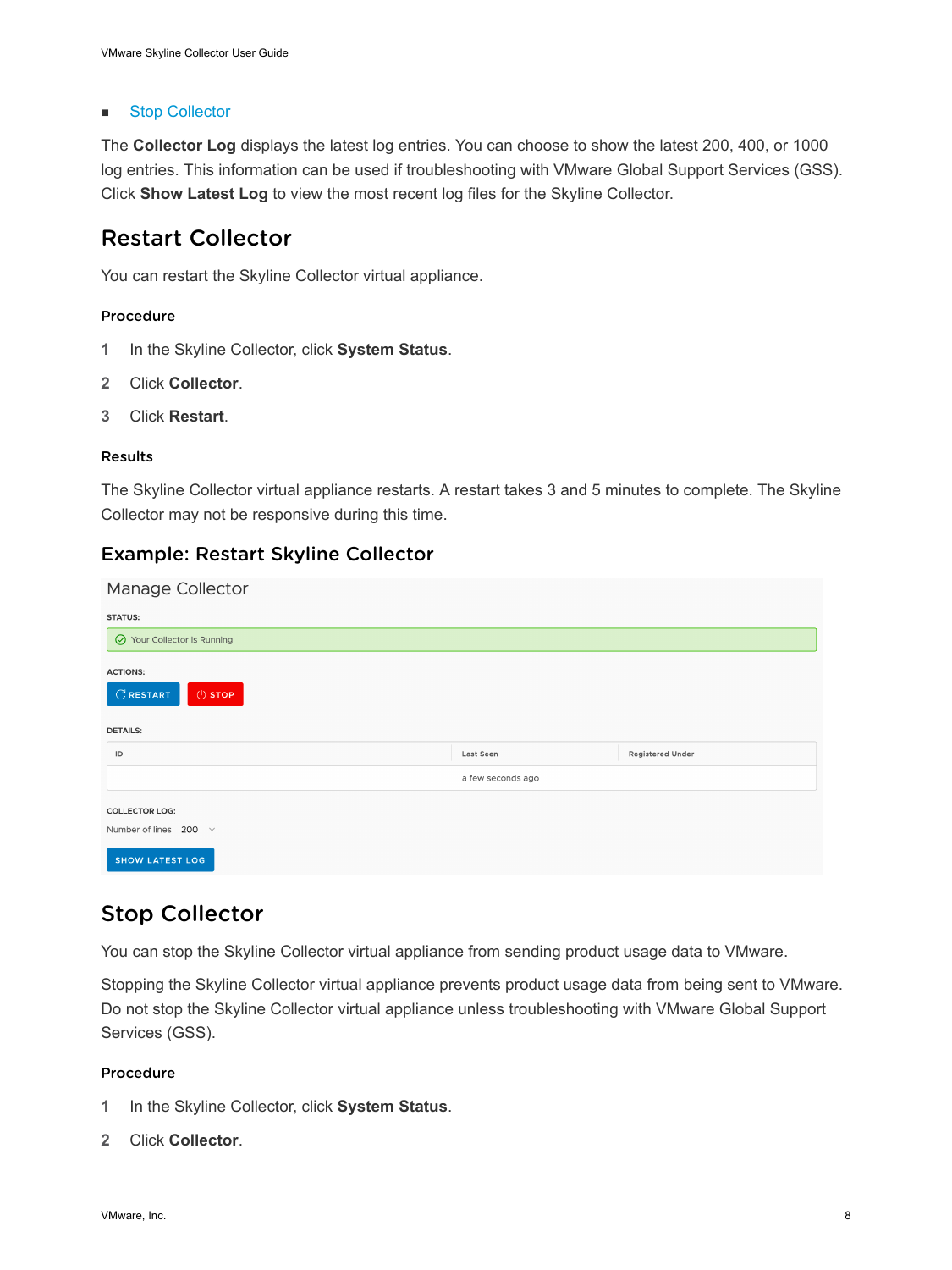#### <span id="page-8-0"></span>**3** Click **Stop**.

#### Results

If the Skyline Collector is in a Stopped state, an alert appears within the Skyline Collector stating **Your Collector is Not Running**. Stopping the Skyline Collector does not shut down the virtual appliance. The virtual appliance remains running and the Skyline Collector remains available.

#### Example: Stop Collector

| Manage Collector               |                   |                         |
|--------------------------------|-------------------|-------------------------|
| <b>STATUS:</b>                 |                   |                         |
| ◯ Your Collector is Running    |                   |                         |
| <b>ACTIONS:</b>                |                   |                         |
| $C$ RESTART<br>$\bigcirc$ STOP |                   |                         |
| <b>DETAILS:</b>                |                   |                         |
| ID                             | Last Seen         | <b>Registered Under</b> |
|                                | a few seconds ago |                         |
| <b>COLLECTOR LOG:</b>          |                   |                         |
| Number of lines $200 \sim$     |                   |                         |
| <b>SHOW LATEST LOG</b>         |                   |                         |

#### What to do next

Click **Start** to restart the Skyline Collector.

## Products Added

You can view the products added to the Skyline Collector, including the health of each product endpoint.

Each product added to the Skyline Collector is listed under the product name. The product names include vCenter Server, NSX Manager, Horizon View, and vRealize Operations.

For each product, expand the object name. Each product endpoint is displayed.

The following table lists all endpoints for each product.

| Product                    | <b>Endpoint</b>                           |
|----------------------------|-------------------------------------------|
| vCenter Server             | VC EXTRA<br>VC HOSTS<br><b>VC CHANGES</b> |
| <b>NSX Manager</b>         | NSX                                       |
| Horizon View               | <b>HORIZON VIEW</b>                       |
| <b>vRealize Operations</b> | <b>VROPS</b>                              |

For each product endpoint, the only action that can be performed is **Restart**. Restarting the product endpoint stops, then restarts the data collection for that particular product endpoint.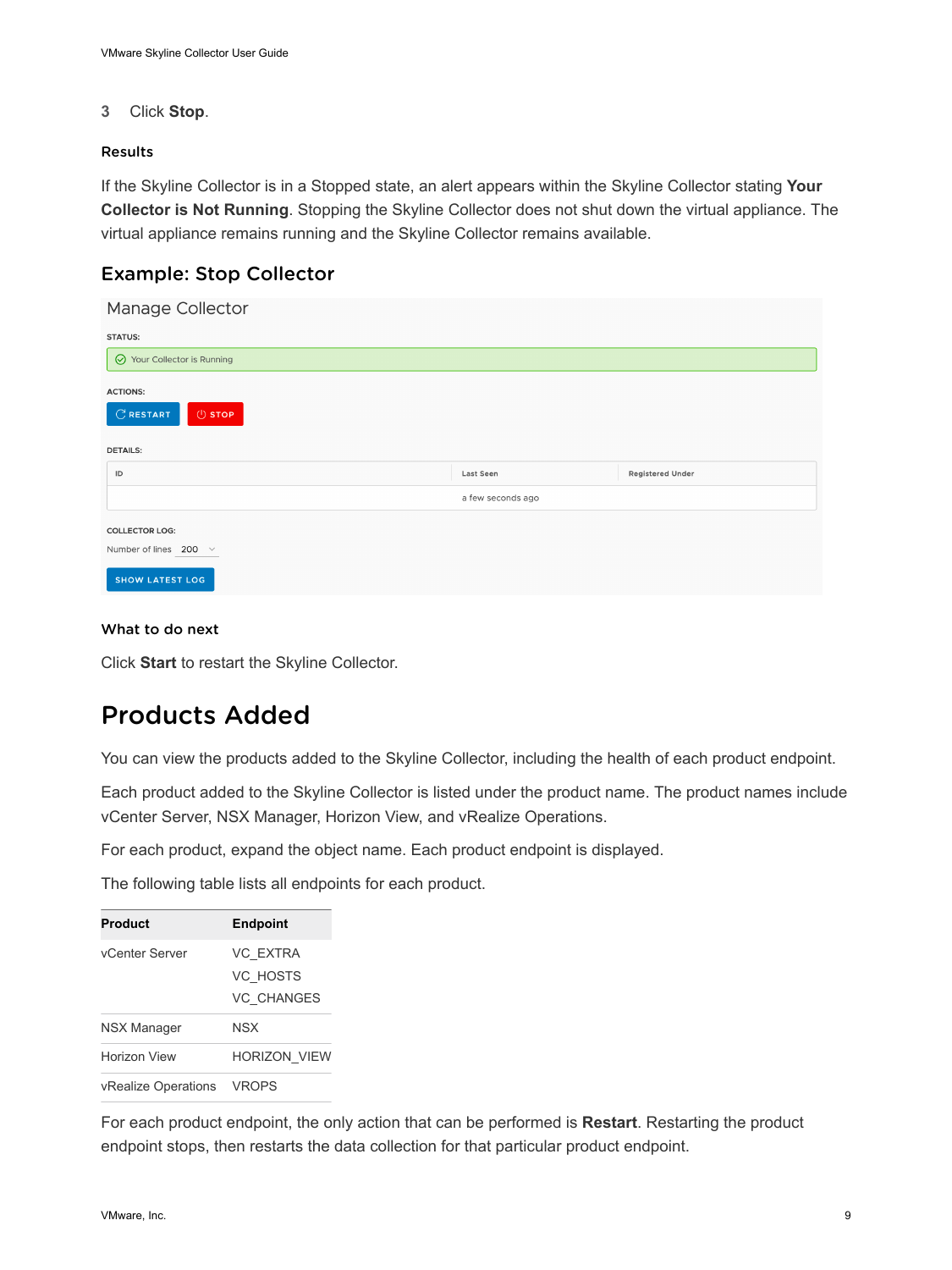The following details are available for each product:

| <b>Property</b> | <b>Details</b>                                                     |
|-----------------|--------------------------------------------------------------------|
| Host            | Product object name.                                               |
| <b>Type</b>     | The product endpoint type.                                         |
| Last Seen       | The amount of time since this product endpoint collected data.     |
| User Account    | The user account used to add the product to the Skyline Collector. |
| Datacenter Name | The name of all data centers that the product is enabled for.      |

The following is available for the last known execution details.

| <b>Property</b> | <b>Details</b>                                                                          |
|-----------------|-----------------------------------------------------------------------------------------|
| Message         | Details regarding whether the data collection was successful, or if there was an error. |
| State           | Whether the data upload was successful, or not                                          |
| Payload File    | The filename uploaded to VMware.                                                        |
| Payload Size    | The size of the file uploaded to VMware.                                                |
| Last execution  | The amount of time since the last file was uploaded to VMware.                          |

The **Collector Log** displays the latest log entries. You can choose to show the latest 200 log, 400 log, or 1000 log entries. This information can be used if the troubleshooting with VMware Global Support Services (GSS). Click **Show Latest Log** to view the most recent log files for the Skyline Collector.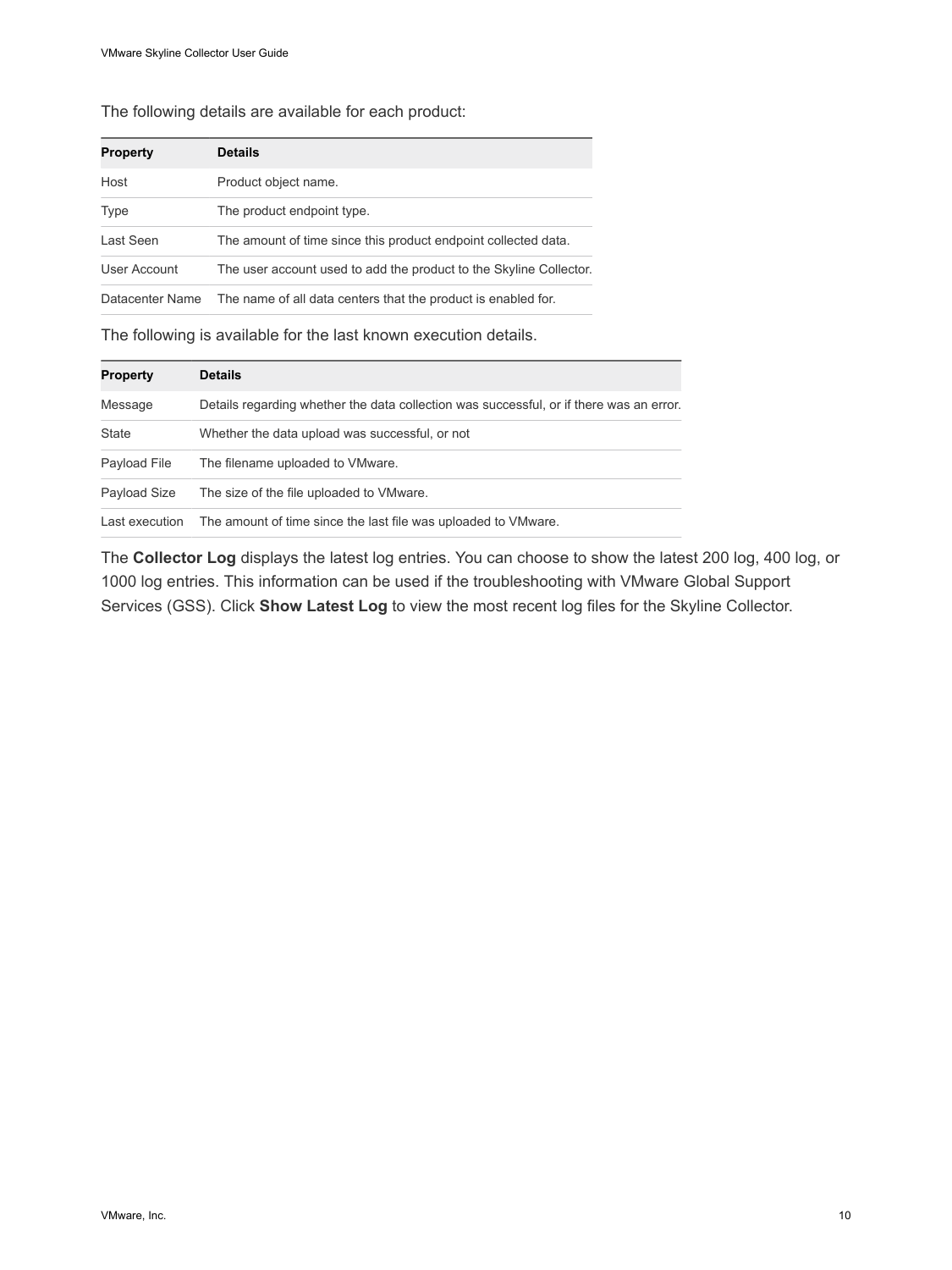## <span id="page-10-0"></span>**Configuration**

You can configure the Skyline Collector, including products, network configuration, and Active Directory authentication.

The following options are available within the **Configuration** page of the Skyline Collector.

- **n** [vCenter Server](#page-11-0)
- **[NSX Manager](#page-13-0)**
- **n** [Horizon View](#page-14-0)
- **n** [vRealize Operations](#page-15-0)
- **n** Network Configuration
- **n** Auto-Upgrade
- [Collector Name](#page-19-0)
- **n** [Active Directory Authentication](#page-19-0)
- **Neb Server Certificate**
- [Root Password Expiration](#page-20-0)

This chapter includes the following topics:

- **n** [vCenter Server](#page-11-0)
- **[NSX Manager](#page-13-0)**
- **n** [Horizon View](#page-14-0)
- **n** [vRealize Operations](#page-15-0)
- **n** [Network Configuration](#page-17-0)
- [Auto-Upgrade](#page-18-0)
- **n** [Collector Name](#page-19-0)
- **n** [Active Directory Authentication](#page-19-0)
- [Web Server Certificate](#page-20-0)
- [Root Password Expiration](#page-20-0)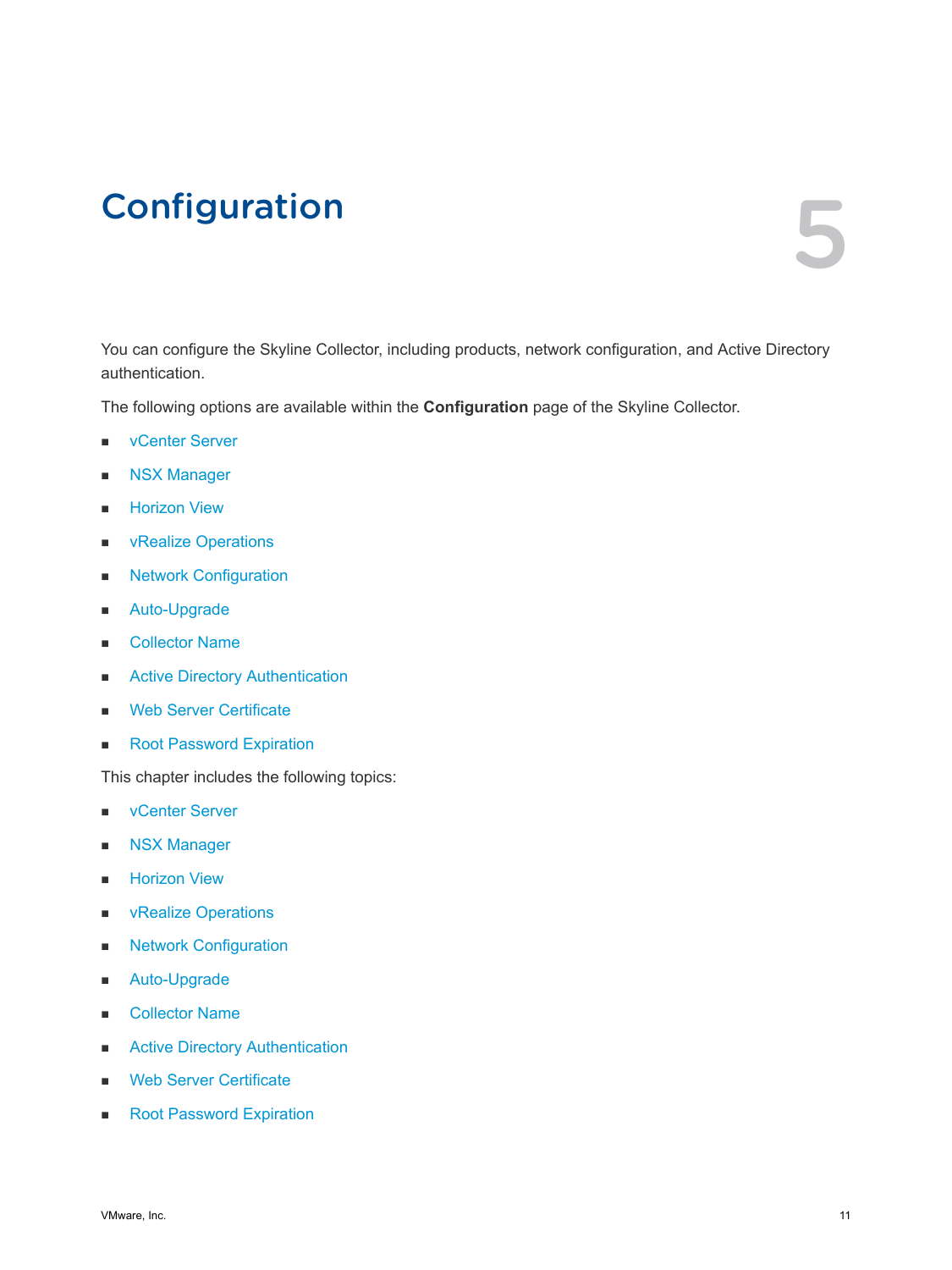## <span id="page-11-0"></span>vCenter Server

Add, edit, or delete a vCenter Server in the Skyline Collector.

#### Prerequisites

The following role/privileges are required for the account used to add the vCenter Server to the Skyline Collector. These role/privileges are sufficient for both collecting product usage data, and transferring support bundles with Log Assist.

- **n** vCenter Server Read-Only role
- Global.Diagnostics
- **n** Global.Health
- **n** Global.Licenses
- **n** Global.Settings
- Host profile.View

For detailed instructions for how to create a user account with the given permissions, see Knowledge [Base Article 59661.](https://kb.vmware.com/s/article/59661)

- **1** In the Skyline Collector, click **Configuration**.
- **2** Under **PRODUCTS**, click **vCenter Server**.
- **3** Choose one of the following three options:

| <b>Option</b>              | <b>Description</b>                                                                                                                                                                                                                                                                                                                           |
|----------------------------|----------------------------------------------------------------------------------------------------------------------------------------------------------------------------------------------------------------------------------------------------------------------------------------------------------------------------------------------|
| <b>Add vCenter Server</b>  | Click Add vCenter Server, to add a new vCenter Server to the Skyline Collector.<br>Follow the given steps to complete the adding of a vCenter Server to the Skyline<br>Collector.                                                                                                                                                            |
| <b>Edit vCenter Server</b> | To edit a vCenter Server that previously was added to the Skyline Collector, click<br>Edit.                                                                                                                                                                                                                                                  |
|                            | You can only edit the following properties for a vCenter Server:                                                                                                                                                                                                                                                                             |
|                            | Account Username<br>٠                                                                                                                                                                                                                                                                                                                        |
|                            | <b>Account Password</b><br>п                                                                                                                                                                                                                                                                                                                 |
|                            | PSC/SSO Host Address<br>п                                                                                                                                                                                                                                                                                                                    |
|                            | <b>Collector From All Datacenters</b>                                                                                                                                                                                                                                                                                                        |
|                            | After editing the vCenter Server, click Update.                                                                                                                                                                                                                                                                                              |
| Delete vCenter Server      | To delete a vCenter Server that was previously added to the Skyline Collector, click<br>Delete.                                                                                                                                                                                                                                              |
|                            | Deleting a vCenter Server removes the vCenter Server from the Skyline Collector,<br>and disables the collection of product usage data for that vCenter Server. Findings,<br>Upgrade Recommendations, and Log Assist will not be available for the vCenter<br>Server, and child objects of the vCenter Server (ESXi hosts, virtual machines). |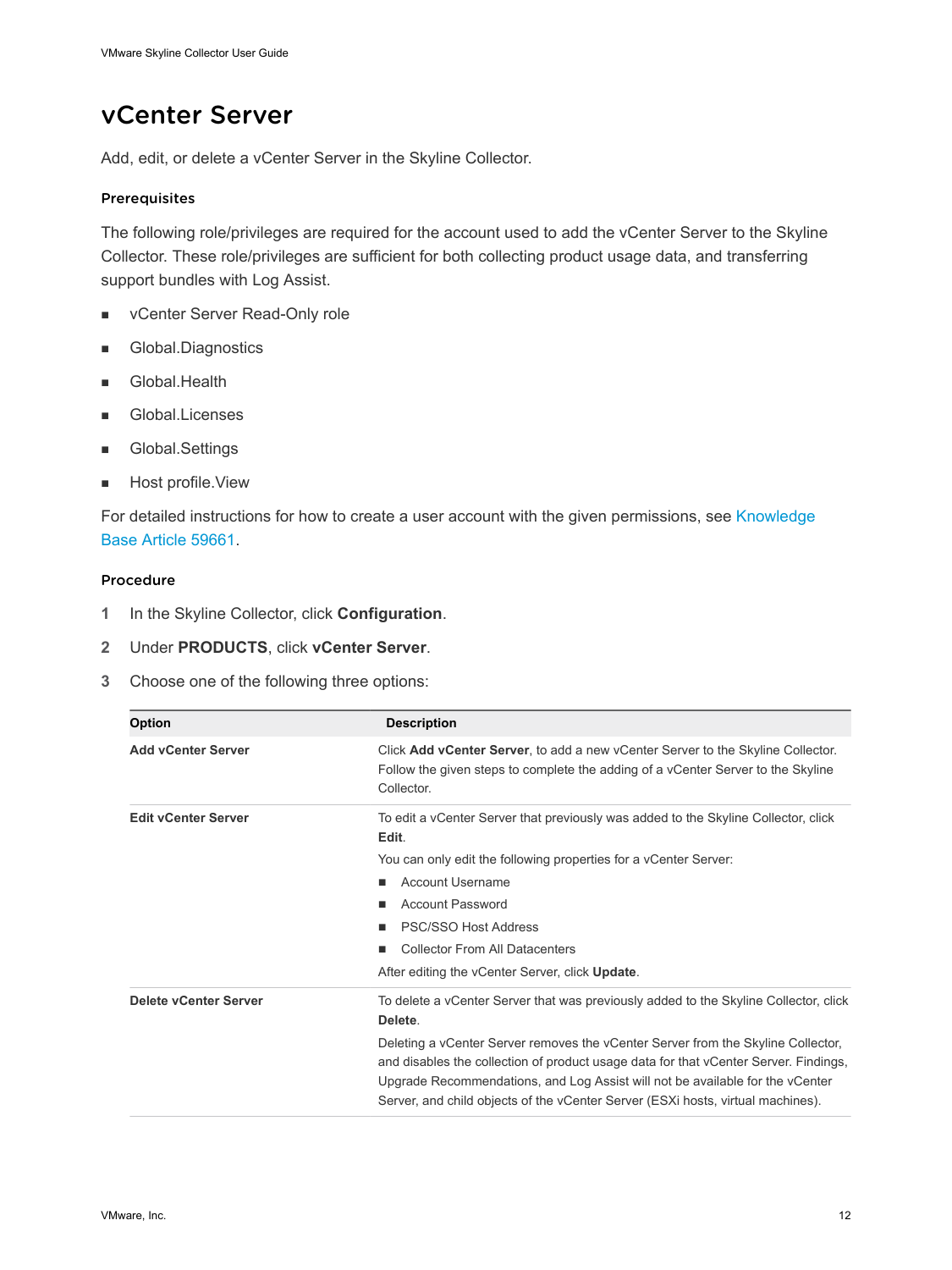- **4** After clicking **Add vCenter Server**, follow these steps to add a vCenter Server to the Skyline Collector.
	- a Enter the FQDN/IP Address of the vCenter Server.
	- b Enter a Account Username for connecting to the vCenter Server, from the Skyline Collector. This account must have the minimum required privileges, as detailed within the Prerequisites.
	- c Enter the Account Password.
- **5** If you are using an external PSC/SSO, or are using a custom Single-Sign-On domain, toggle the **Use**

**Custom SSO Configuration** button to the right. The switch states **Yes**, and turns Green [ ].



- a Enter the PSC/SSO Host Address.
- b If you did not change the PSC/SSO configuration from the default, you DO NOT have to complete the Advanced Options (Optional) fields. If you are using a custom SSO domain, enter the SSO Admin URL, SSO STS URL, and Lookup Service URL for the custom SSO domain.

To locate your SSO domain Advanced Options, see the vCenter Server vpxd.cfg file.

- In vCenter Server Appliance 6.x, the vpxd.cfg file is at /etc/vmware-vpx/.
- n In Windows Server, the vpxd.cfq file is at C:\ProgramData\VMware\VMware

VirtualCenter\vpxd.cfg.

- n VCenter Server 6.0, the vpxd.cfg file is at C:\ProgramData\VMware\vCenterServer\cfg \vmware-vpx.
- **6** You can choose to collect product usage data from all data centers managed by the vCenter Server, or select which data centers to include in the collection of product usage data. A Datacenter consists of the ESXi hosts, virtual machines, and the configuration, feature usage, and perform data for these objects.

| <b>Option</b>                                | <b>Description</b>                                                                                                                     |
|----------------------------------------------|----------------------------------------------------------------------------------------------------------------------------------------|
| Yes, Collect from All data centers           | To Collect from All data centers, toggle the switch to the right. The switch states                                                    |
|                                              | ]. The Skyline Collector collects product usage<br>Yes, and turns Green [<br>data from all data centers managed by the vCenter Server. |
| No, only Collect from select data<br>centers | To only Collect from select data centers, toggle the switch to the left. The switch                                                    |
|                                              | ]. Click Add. A list of data centers are<br>states No, and turns Grey [                                                                |
|                                              | displayed. Check the <b>checkbox</b> next to each Datacenter that you want to include                                                  |
|                                              | in Skyline.                                                                                                                            |

**7** To complete adding the vCenter Server to the Skyline Collector, click **Add**.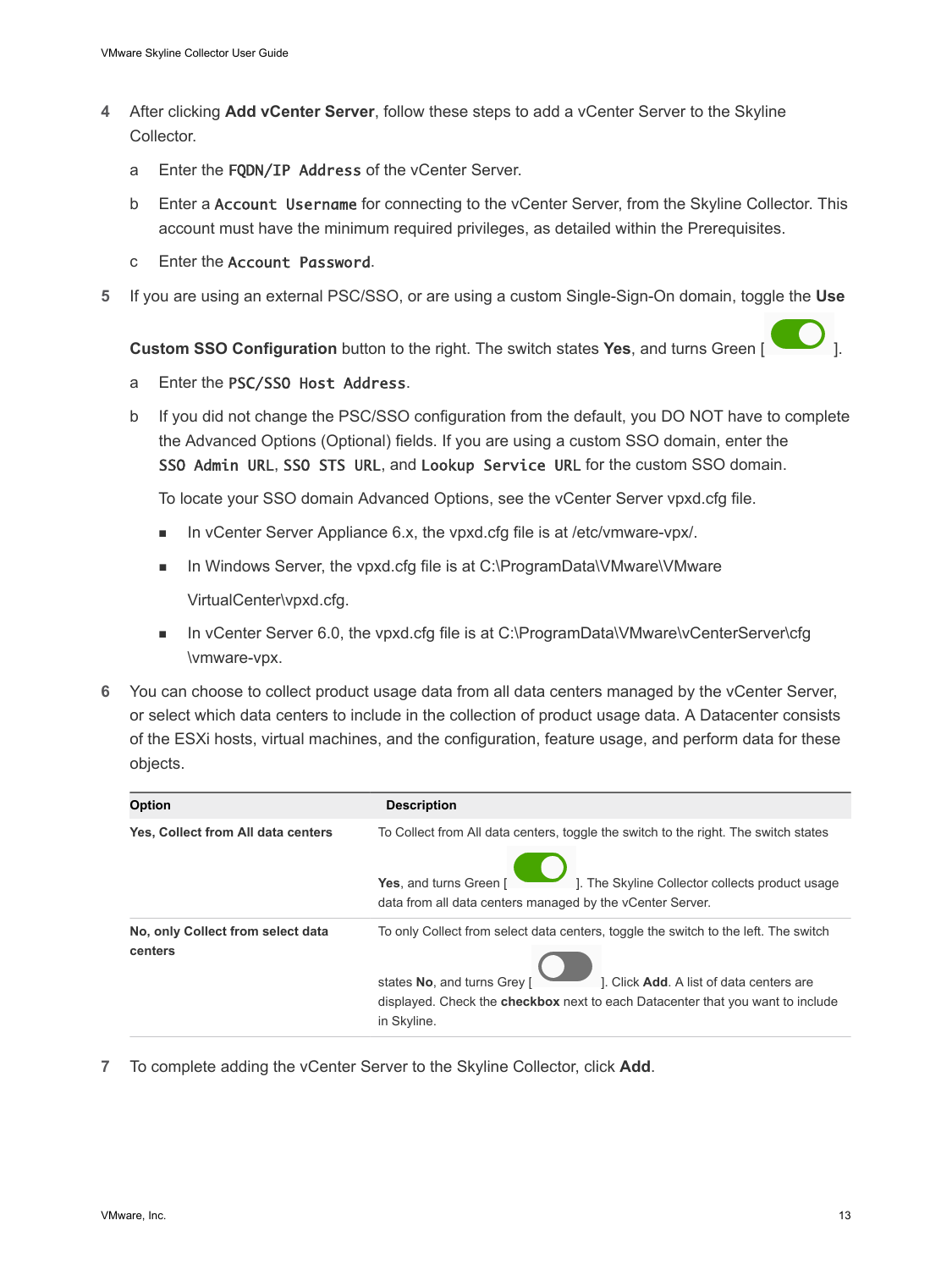#### <span id="page-13-0"></span>Results

This vSphere environment is analyzed for potential issues, security vulnerabilties, impacts to usability, and configuration recommendations. The results of this analysis appear in Skyline Advisor. Repeat this process to add additional vCenter Servers to the Skyline Collector.

**Note** Disabling product use data collection from select data centers may prohibit VMware from providing an optimal support experience.

## NSX Manager

Add, edit, or delete an NSX Manager in the Skyline Collector.

#### Prerequisites

NSX for vSphere has two options for assigning role/privileges for the account used to add NSX Manager to the Skyline Collector.

For the collection of product usage data only:

**NSX Auditor** 

**Important** If an account with the NSX Auditor role is used to add NSX Manager, the following is displayed within Skyline Advisor:

- n On the Collector Details page, the Status of the NSX Manager is: Insufficient Privileges.
- n On the Initiate Log Transfer page, the Privileges check for NSX Manager, and all NSX components fail.

If using an account with the NSX Auditor role, you cannot transfer support bundles to VMware GSS using Skyline Log Assist.

For the collection of both product usage data, and transferring support bundles with Log Assist:

**NSX Administrator** 

- **1** In the Skyline Collector, click **Configuration**.
- **2** Under **PRODUCTS**, click **NSX Manager**.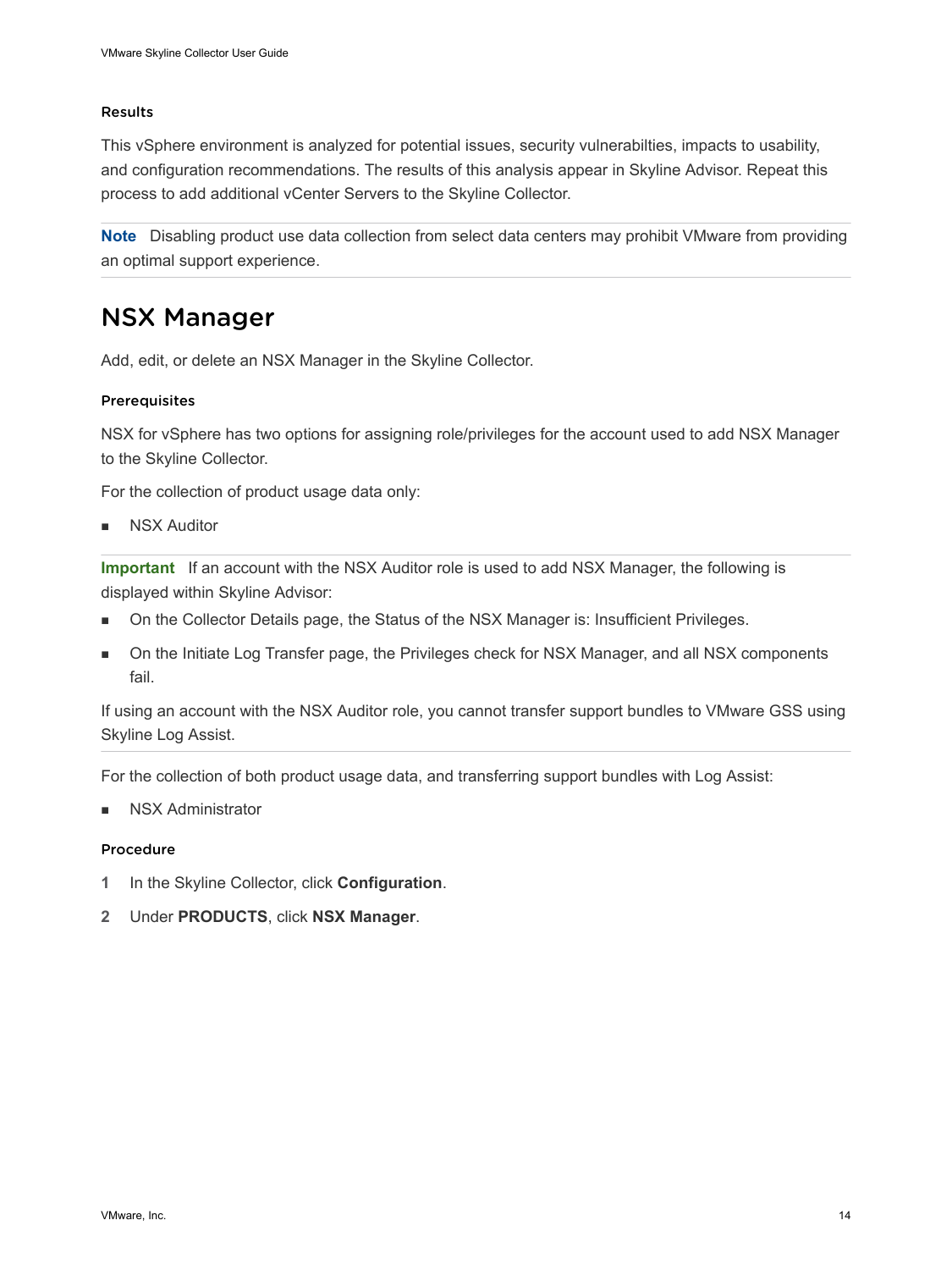<span id="page-14-0"></span>**3** Choose one of the following three options:

| <b>Option</b>           | <b>Description</b>                                                                                                                                                                                                                                                                                                                                                                                                            |
|-------------------------|-------------------------------------------------------------------------------------------------------------------------------------------------------------------------------------------------------------------------------------------------------------------------------------------------------------------------------------------------------------------------------------------------------------------------------|
| <b>Add NSX Manager</b>  | To add a new NSX Manager to the Skyline Collector, click <b>Add NSX Manager</b> .<br>Follow the given steps to add an NSX Manager to the Skyline Collector.                                                                                                                                                                                                                                                                   |
| <b>Edit NSX Manager</b> | To edit an NSX Manager that previously was added to the Skyline Collector, click<br>Edit.<br>You can only edit the following properties for an NSXManager:<br>Account Username<br>٠<br><b>Account Password</b><br>After editing the NSX Manager, click Update.                                                                                                                                                                |
| Delete NSX Manager      | To delete an NSX Manager that was previously added to the Skyline Collector, click<br>Delete.<br>Deleting an NSX Manager removes the NSX Manager from the Skyline Collector,<br>and disables the collection of product usage data for that NSX Manager. Findings,<br>Upgrade Recommendations, and Log Assist will not be available for the NSX<br>Manager, and child objects of the NSX Manager (NSX Controllers, NSX Edges). |

- **4** After clicking **Add NSX Manager**, follow these steps to add an NSX Manager to the Skyline Collector.
	- a Enter the FQDN/IP Address of the NSX Manager.
	- b Enter a Account Username for connecting to the NSX Manager, from the Skyline Collector. This account must have the minimum required privileges, as detailed within the Prerequisites.
	- c Enter the Account Password.
- **5** To complete adding the NSX Manager to the Skyline Collector, click **Add**.

This NSX for vSphere environment is analyzed for potential issues, security vulnerabilties, impacts to usability, and configuration recommendations. The results of this analysis appear in Skyline Advisor. Repeat this process to add additional NSX Managers to the Skyline Collector.

## Horizon View

Add, edit, or delete a Horizon Connection Server in the Skyline Collector.

#### **Prerequisites**

The following role/privileges are required for the account used to add the Horizon Connection Server to the Skyline Collector. These role/privileges are sufficient for both collecting product usage data, and transferring support bundles with Log Assist.

- Administrator (read-only) Role
- **Collect Operation Logs**

**Important** If you are using Skyline Collector version 2.3, or below, you must create a new role for Horizon View with the Collect Operations Logs privilege. The role must be named **LogCollector**.

For Skyline Collector version 2.4, there is no requirement to name the role **LogCollector**.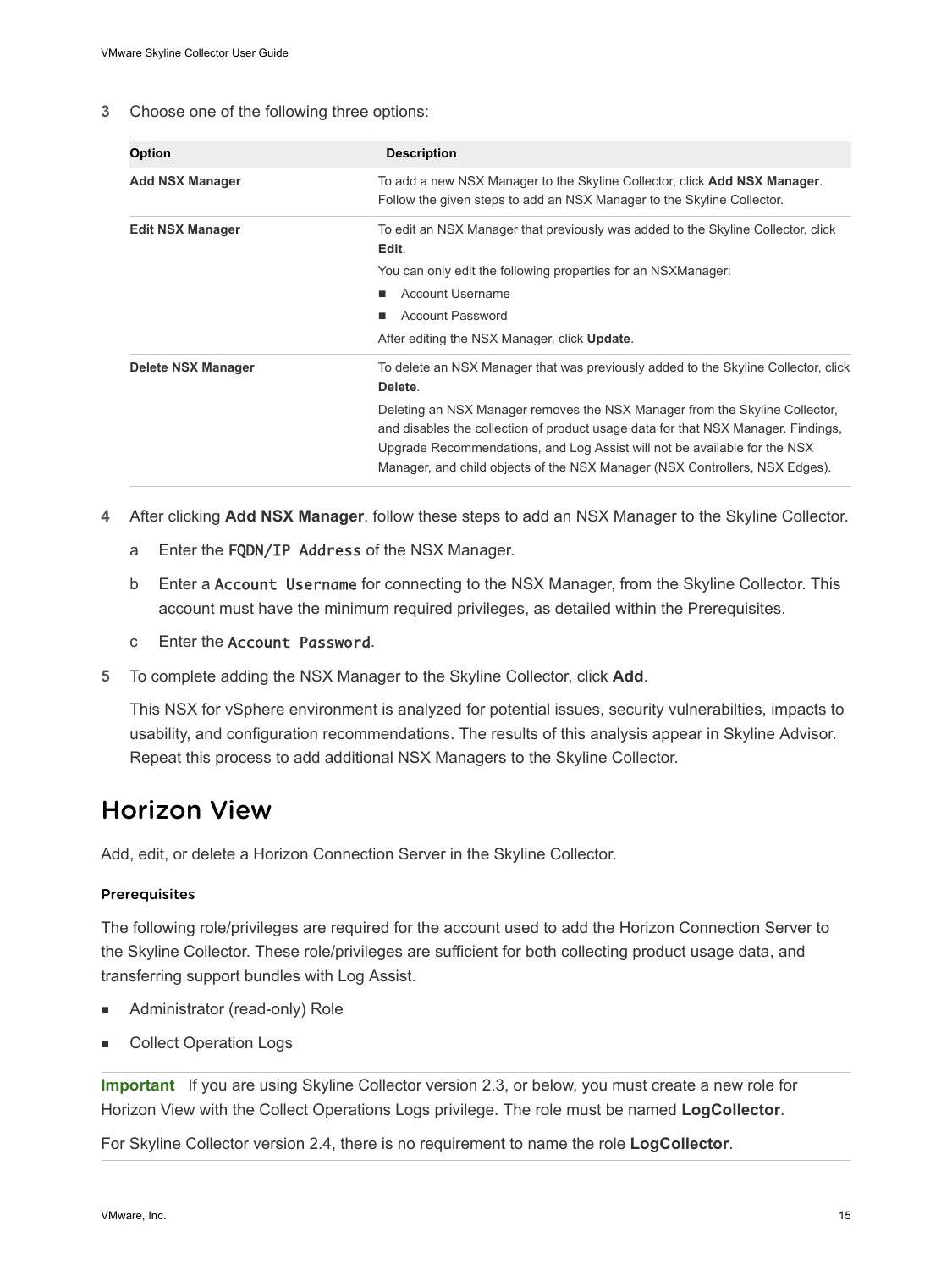#### <span id="page-15-0"></span>Procedure

- **1** In the Skyline Collector, click **Configuration**.
- **2** Under **PRODUCTS**, click **Horizon View**.
- **3** Choose one of the following three options:

| <b>Option</b>              | <b>Description</b>                                                                                                                                                                                                                                                                                               |
|----------------------------|------------------------------------------------------------------------------------------------------------------------------------------------------------------------------------------------------------------------------------------------------------------------------------------------------------------|
| <b>Add Horizon View</b>    | To add a new Horizon Connection Server to the Skyline Collector, click Add<br><b>Horizon View.</b> Follow the given steps to add a Horizon Connection Server to the<br>Skyline Collector.                                                                                                                        |
| <b>Edit Horizon View</b>   | To edit a Horizon Connection Server that was previously added to the Skyline<br>Collector, click Edit.                                                                                                                                                                                                           |
|                            | You can only edit the following properties for a Horizon Connection Server:                                                                                                                                                                                                                                      |
|                            | Account Username<br>ш                                                                                                                                                                                                                                                                                            |
|                            | <b>Account Password</b><br>ш                                                                                                                                                                                                                                                                                     |
|                            | After editing the Horizon Connection Server, click <b>Update</b> .                                                                                                                                                                                                                                               |
| <b>Delete Horizon View</b> | To delete a Horizon Connection Server that was previously added to the Skyline<br>Collector, click Delete.                                                                                                                                                                                                       |
|                            | Deleting a Horizon Connection Server removes the Horizon Connection Server<br>from the Skyline Collector, and disables the collection of product usage data for<br>that Horizon Connection Server. Findings, Upgrade Recommendations, and Log<br>Assist will not be available for the Horizon Connection Server. |

- **4** After clicking **Add Horizon View**, follow these steps to add a Horizon Connection Server to the Skyline Collector.
	- a Enter the FQDN/IP Address of the Horizon Connection Server.
	- b Enter a Account Username for connecting to the Horizon Connection Server, from the Skyline Collector. This account must have the minimum required privileges, as detailed within the Prerequisites.
	- c Enter the Account Password.
- **5** To complete adding the Horizon Connection Server to the Skyline Collector, click **Add**.

#### Results

This Horizon View environment is analyzed for potential issues, security vulnerabilties, impacts to usability, and configuration recommendations. The results of this analysis appear in Skyline Advisor. Repeat this process to add additional Horizon Connection Servers to the Skyline Collector.

## vRealize Operations

Add, edit, or delete a vRealize Operations Manager in the Skyline Collector.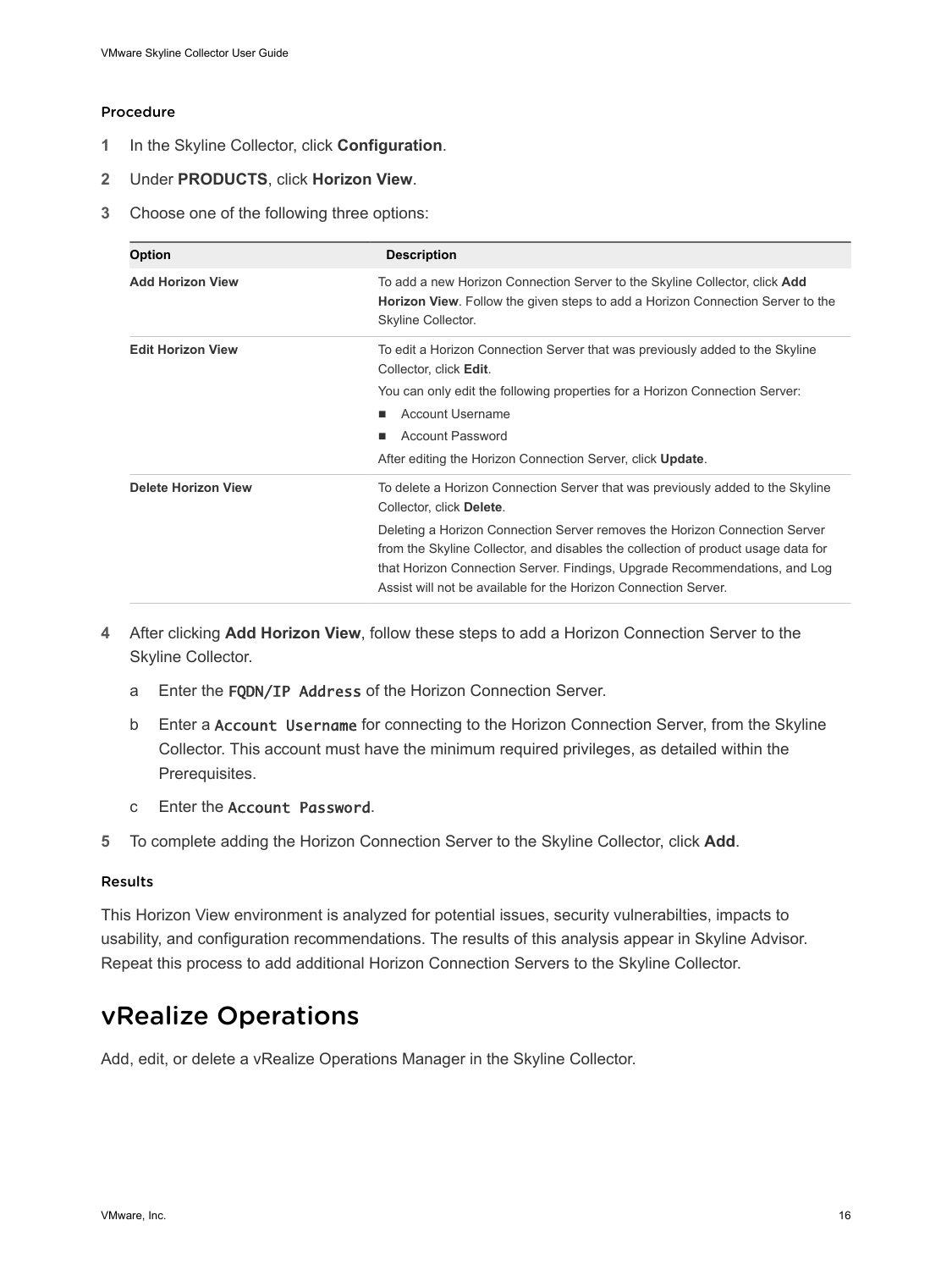#### Prerequisites

**Note** Skyline, and vRealize Operations, do not support the transferring of support bundles to VMware GSS using Skyline Log Assist.

The following role/privileges are required for the account used to add the vRealize Operations Manager to the Skyline Collector. These role/privileges are sufficient for collecting product usage data.

**n** vRealize Operations Read-Only Role

#### Procedure

- **1** In the Skyline Collector, click **Configuration**.
- **2** Under **PRODUCTS**, click **vRealize Operations**.
- **3** Choose one of the following three options:

| <b>Option</b>                     | <b>Description</b>                                                                                                                                                                                    |
|-----------------------------------|-------------------------------------------------------------------------------------------------------------------------------------------------------------------------------------------------------|
| <b>Add vRealize Operations</b>    | To add a new vRealize Operations Manager to the Skyline Collector, click Add<br><b>vRealize Operations</b> . Follow the given steps to add a vRealize Operations<br>Manager to the Skyline Collector. |
| <b>Edit vRealize Operations</b>   | To edit a vRealize Operations Manager that was previously added to the Skyline<br>Collector, click Edit.                                                                                              |
|                                   | You can only edit the following properties for a Horizon Connection Server:                                                                                                                           |
|                                   | Account Username<br>ш                                                                                                                                                                                 |
|                                   | <b>Account Password</b>                                                                                                                                                                               |
|                                   | After editing the vRealize Operations Manager, click <b>Update</b> .                                                                                                                                  |
| <b>Delete vRealize Operations</b> | To delete a vRealize Operations Manager that was previously added to the Skyline<br>Collector, click Delete.                                                                                          |
|                                   | Deleting a vRealize Operations Manager removes the vRealize Operations                                                                                                                                |
|                                   | Manager from the Skyline Collector, and disables the collection of product usage                                                                                                                      |
|                                   | data for that vRealize Operations Manager. Findings, and Upgrade                                                                                                                                      |
|                                   | Recommendations will not be available for the vRealize Operations Manager.                                                                                                                            |

- **4** After clicking **Add vRealize Operations**, follow these steps to add a vRealize Operations Manager to the Skyline Collector.
	- a Enter the FQDN/IP Address of the vRealize Operations Manager.
	- b Enter a Account Username for connecting to the vRealize Operations Manager, from the Skyline Collector. This account must have the minimum required privileges, as detailed within the Prerequisites.

If using a Active Directory account, enter the username only. You do not need to provide the domain name.

Example, for the user admin@corp.local, enter ' $\alpha$ dmin' only.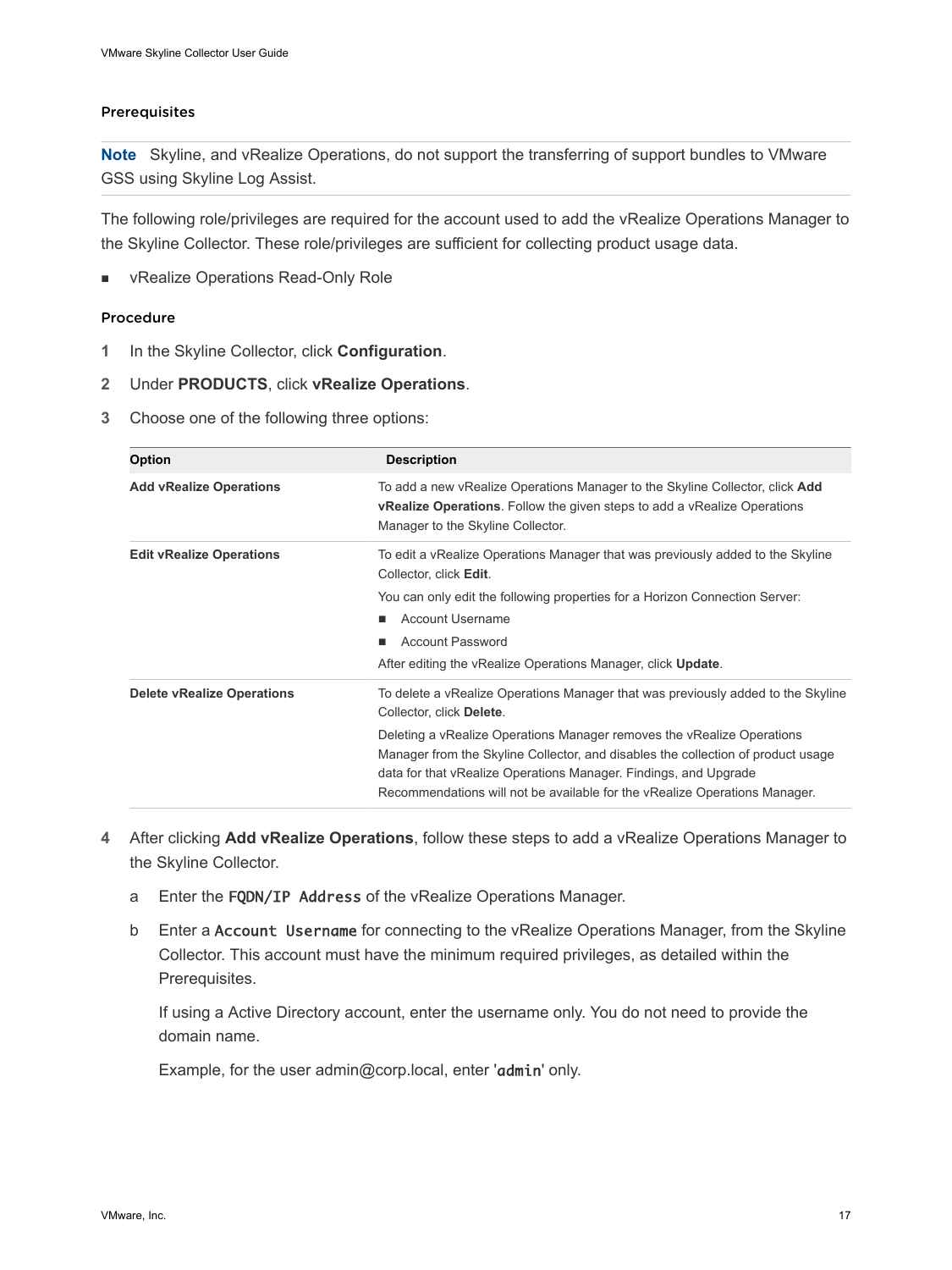- <span id="page-17-0"></span>c Enter the Account Password.
- d To use a domain user account for adding the vRealize Operations Manager to the Skyline Collector, enter the Authentication Source name. This is the domain name.

For the Domain CORP.LOCAL, enter CORP within the Authentication Source text field.

**5** To complete adding the vRealize Operations Manager to the Skyline Collector, click **Add**.

#### Results

This vRealize Operations Manager is analyzed for potential issues, security vulnerabilties, impacts to usability, and configuration recommendations. The results of this analysis appear in Skyline Advisor. Repeat this process to add additional vRealize Operations Managers to the Skyline Collector.

## Network Configuration

Configure hostname verification, and configure a proxy, for the Skyline Collector communication to VMware.

Hostname Verification verifies that the Skyline Collector is connecting to VMware (vcsa.vmware.com), by looking at the 'dnsName' and 'subjectAltName'. Hostname Verification ensures customer product usage data is being sent to VMware.

Also, the Skyline Collector supports a proxy for accessing the Internet.

#### Prerequisites

Ensure the Skyline Collector can communicate with the following external network destinations:

- vcsa.vmware.com
- vapp-updates.vmware.com

- **1** Click **Configuration** in the Skyline Collector user interface.
- **2** Under **COLLECTOR**, click **Network Configuration**.
- **3** Follow these steps to Enable, or Disable, Hostname Verification.

| <b>Option</b>                       | <b>Description</b>                                                                                               |
|-------------------------------------|------------------------------------------------------------------------------------------------------------------|
| <b>Enable Hostname Verification</b> | To enable Hostname Verification, toggle the switch to the right. The switch states<br>Enabled, and turns Green [ |
| Disable Hostname Verification       | To disable Hostname Verification, toggle the switch to the left. The switch states                               |
|                                     | Disabled (Not Recommended), and turns Grey [                                                                     |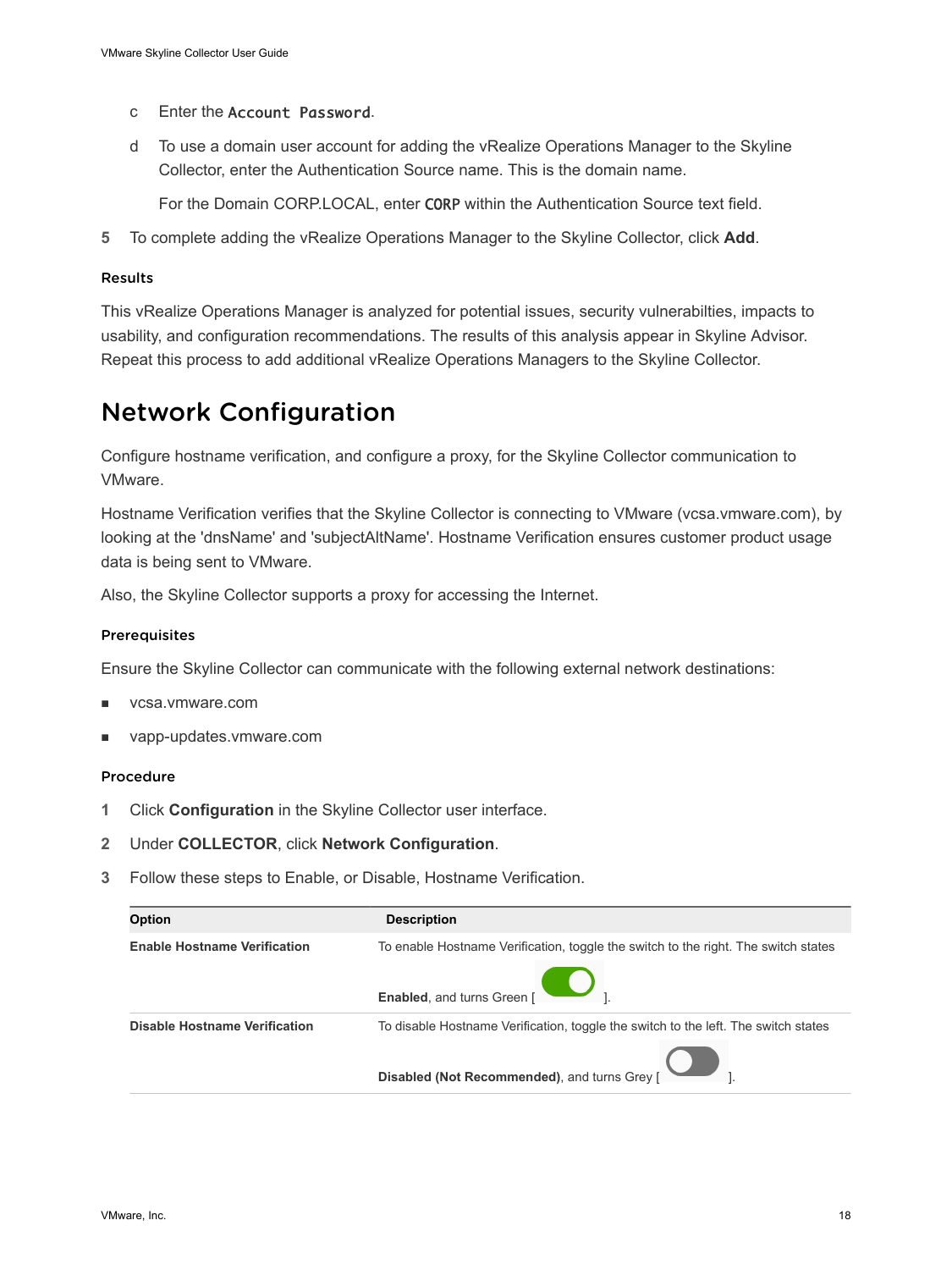<span id="page-18-0"></span>**4** To configure a Proxy for the Skyline Collector, follow these steps.

| <b>Option</b>        | <b>Description</b>                                                                                                                                                      |
|----------------------|-------------------------------------------------------------------------------------------------------------------------------------------------------------------------|
| <b>Enable Proxy</b>  | To enable a Proxy, toggle the switch to the right. The switch states Enabled, and<br>]. Follow the given steps to complete the Proxy<br>turns Green [<br>configuration. |
| <b>Disable Proxy</b> | To disable a Proxy, toggle the switch to the left. The switch states <b>Disabled</b> , and<br>turns Grey [<br>1. No further action is needed.                           |
|                      |                                                                                                                                                                         |

- a Enter the Proxy IP Address.
- b Enter the Proxy Port Number.

states **Enabled**, and turns Green [ ].

c If necessary to authenticate to the Proxy, toggle the Authentication switch to the right. The switch

- d Enter the Proxy Username.
- e Enter the Proxy Password.
- **5** Click **Test & Save**.

## Auto-Upgrade

Choose whether to enable the Skyline Collector to automatically upgrade when new versions of the Skyline Collector are available.

When a new version of the Skyline Collector is made available, there are two options for upgrading your Skyline Collector.

1. Manually upgrade your Skyline Collector using the Skyline Collector virtual appliance management interface (VAMI).

2. Automatically upgrade your Skyline Collector by enabling Auto-Upgrade within the Skyline Collector.

Enabling Auto-Upgrade means you no-longer have to complete the manual process of checking for, and upgrading your Skyline Collector.

#### Prerequisites

The Skyline Collector must be able to communicate with vapp-updates.vmware.com. For more details regarding networking requirements, see the [Skyline Planning and Deployment Guide.](https://docs.vmware.com/en/VMware-Skyline/index.html)

- **1** In the Skyline Collector, Click **Configuration**.
- **2** Under **COLLECTOR**, click **Auto-Upgrade**.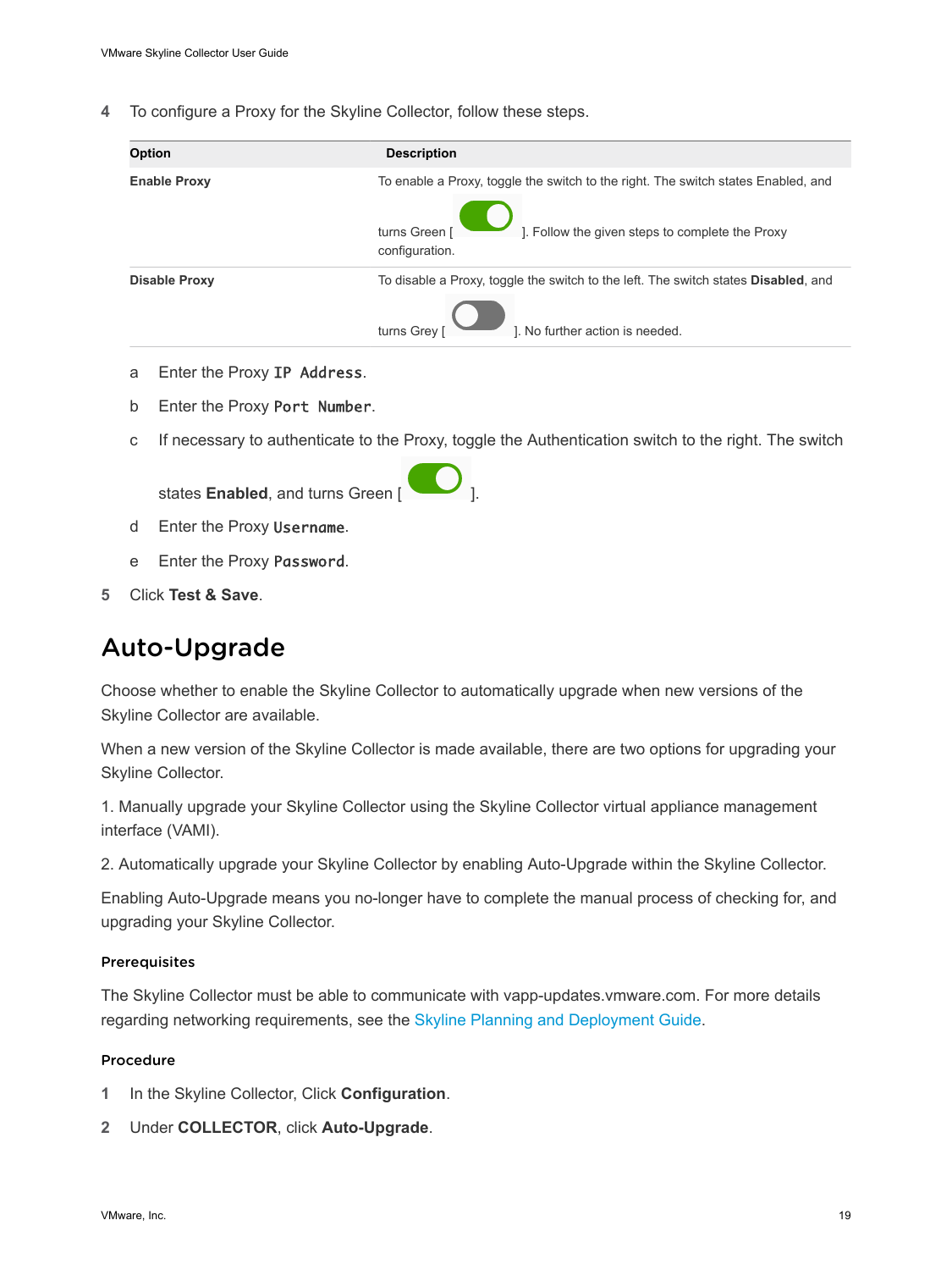<span id="page-19-0"></span>**3** To Enable Auto-Upgrade, toggle the switch to the right. The switch states **Yes**, and turns Green



- a Using the **dropdown menu**, pick a day of the week for the Skyline Collector to check for and install updates, if available.
- b Using the **dropdown menu**, pick a time of the day for the Skyline Collector to check for and install updates, if available.
- **4** To save your settings, click **Set Upgrade Configuration**.

#### Results

If enabled, your Skyline Collector will check for updates on the day/time that you have chosen. If an update is available, your Skyline Collector will automatically be upgraded.

## Collector Name

You can create a friendly name for the Skyline Collector for ease of troubleshooting.

A friendly name describes the environment you are configuring the Skyline Collector to collect data from. This name is used to make it easier for VMware Global Support Services (GSS) to communicate the information about the Skyline Collector with you. An example is: East-Production.

The Collector Name must be between 4 and 32 characters. Letters, numbers, and the following symbols are allowed: period [.], hyphen [-], and underscore [].

#### Procedure

- **1** In the Skyline Collector, Click **Configuration**.
- **2** Under **COLLECTOR**, click **Collector Name**.
- **3** Enter a Friendly Name for the Skyline Collector.
- **4** Click **Set Friendly Name**.

## Active Directory Authentication

Allow specific Active Directory Users and Groups to access the Skyline Collector.

Enabling Active Directory Authentication within the Skyline Collector allows specific Active Directory Users and Groups to login to the Skyline Collector.

**Important** To modify the Active Directory configuration, login using the 'admin' account. Active Directory configuration options are disabled when logging-in to the Skyline Collector using an Active Directory User.

- **1** In the Skyline Collector, click **Configuration**.
- **2** Under **COLLECTOR**, click **Active Directory**.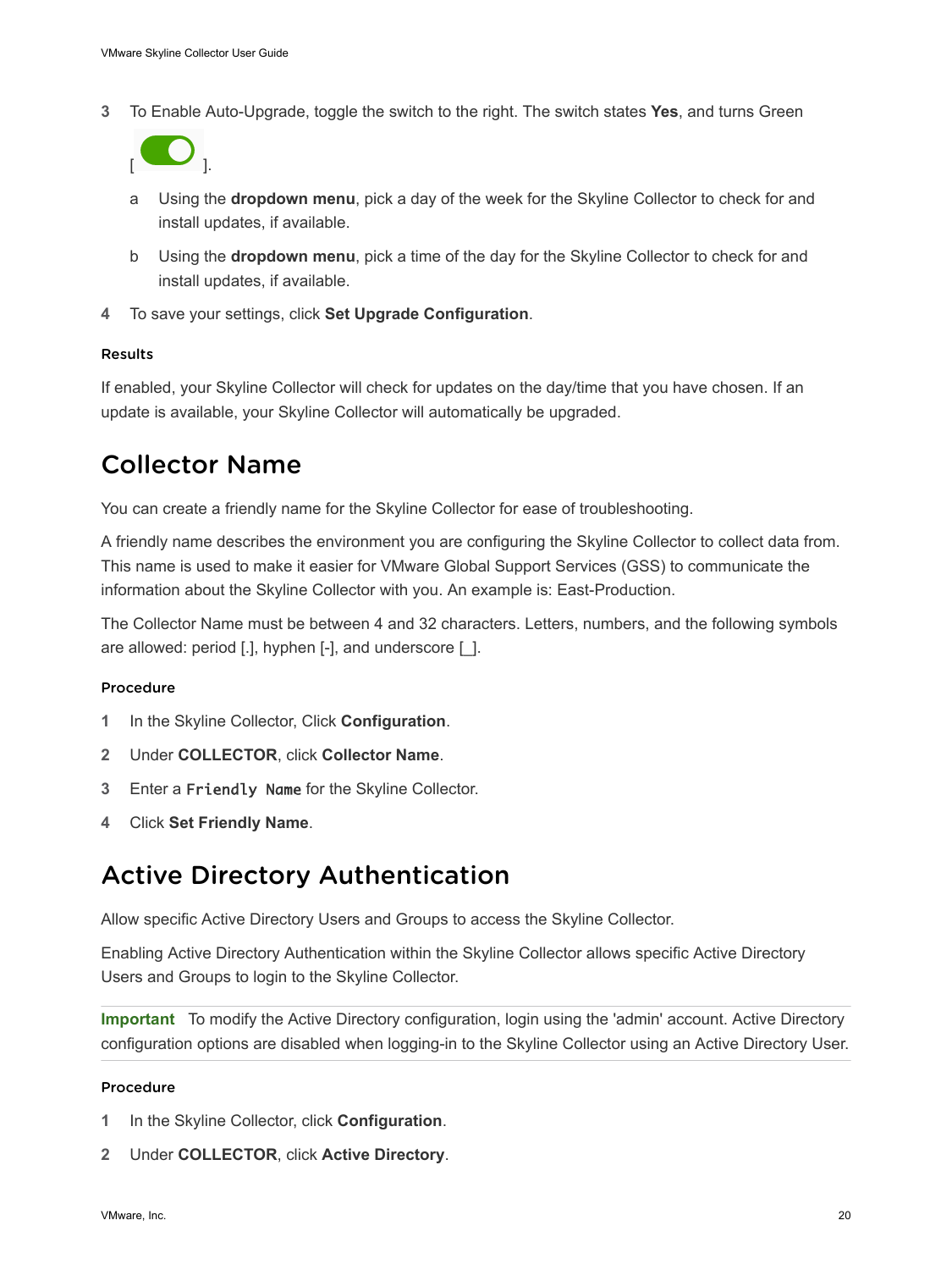- <span id="page-20-0"></span>**3** Toggle the **Enable Active Directory** switch to **Yes**.
	- a Enter the Domain Controller Address/IP.
	- b Enter the Port number.
	- c Enter the Base DN for Users (optional).
	- d Enter the Base DN for Groups (optional).
	- e Enter the Domain Name.
- **4** Validate your Active Directory configuration by specifying an Active Directory account Username and Password. These credentials are not stored within the Skyline Collector.
	- a Enter a Validation Account Username.
	- b Enter a Validation Account Password.
- **5** Add at least one Active Directory User, or Group, that is allowed to log in to the Skyline Collector using their Active Directory Username and Password.
	- a To add a Group, click **Add Group**.
	- b To add a User, click **Add User**.
- **6** Click **Save Configuration**.

#### Results

Users can now log in to the Skyline Collector using their Active Directory account information.

## Web Server Certificate

Replace the Skyline Collector Web Server Certificate used to encrypt the connection between the Skyline Collector web server and the user interface.

The Web Server Certificate is used to encrypt the connection between the Skyline Collector user interface and the local client web-browser.

#### Procedure

- **1** In the Skyline Collector, click **Configuration**.
- **2** Under **SYSTEM**, click **Web Server Certificate**.
- **3** For Certificate, click **CHOOSE FILE**, then choose the custom certificate file (.cert/.cer/.crt/.pem).
- **4** For Certificate key, click **CHOOSE FILE**, then choose the custom certificate key file (.key/.pem).
- **5** Click **SET CERTIFICATE** to upload the chosen certificates to the Skyline Collector.

## Root Password Expiration

You can modify the root password expiration policy.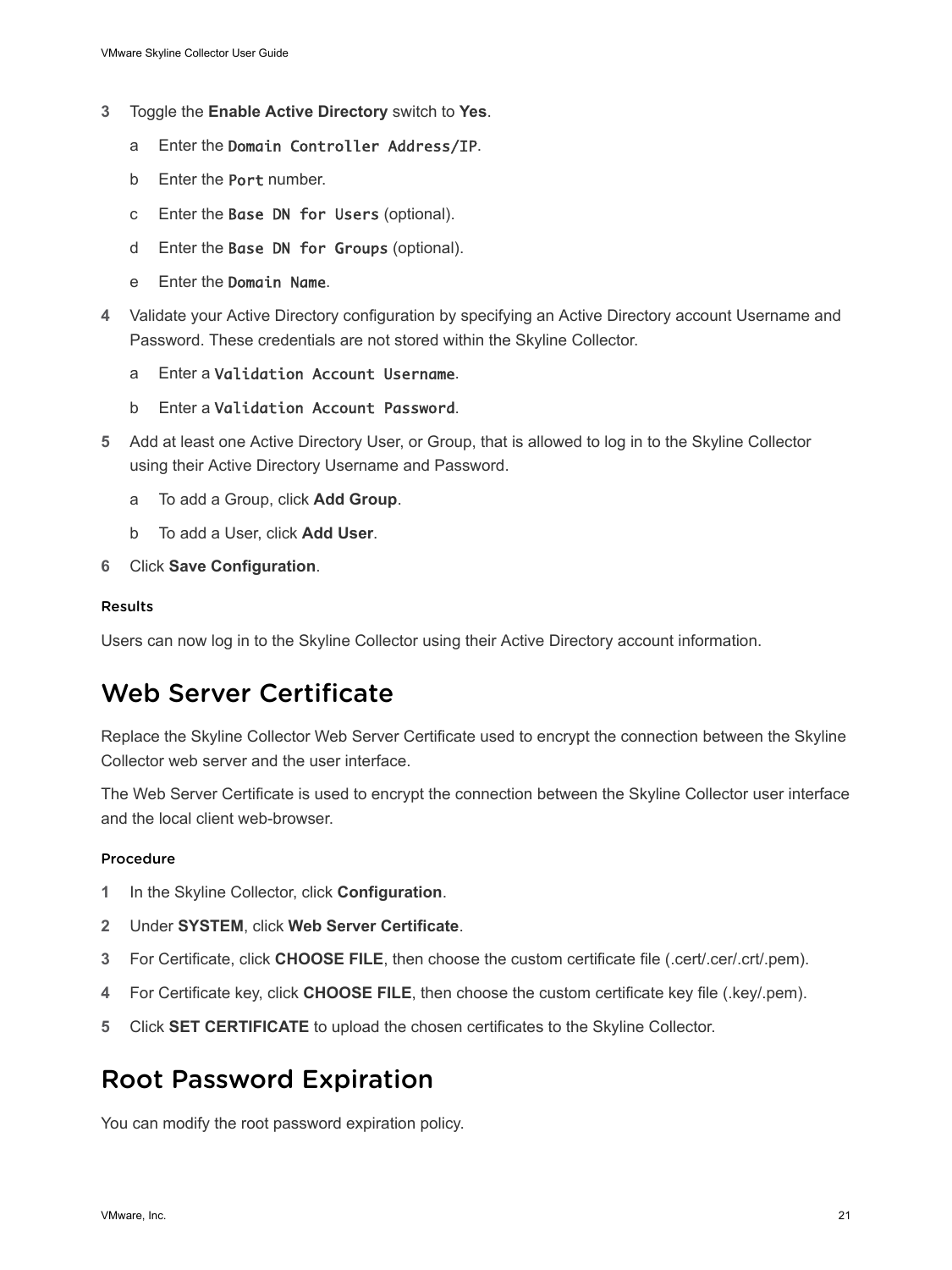You can modify the root password expiration policy. This includes enabling or disabling root password expiration and the number of days after which the root password expires.

**Important** If the root password expires, the Skyline Collector services stop.

#### Procedure

- **1** In the Skyline Collector, click **Configuration**.
- **2** Under **SYSTEM**, click **Root Password Expiration**.
- **3** Follow these steps to Enable, or Disable, Root Password Expiration.

| <b>Description</b>                                                             |
|--------------------------------------------------------------------------------|
| To enable Root Password Expiration, toggle the switch to the right. The switch |
| states Yes, and turns Green [                                                  |
| Choose the number of days after which the Root Password expires. You can       |
| choose between 7 and 365 days.                                                 |
| To disable Root Password Expiration, toggle the switch to the left. The switch |
| states Disabled (Not Recommended), and turns Grey [                            |
| The Root Password does not expire.                                             |
|                                                                                |

#### **4** Click **Save Settings**.

#### What to do next

If you have set a few days for the root password to expire, enable the Skyline Collector Password Expiry email notification available within Skyline Advisor. Within Skyline Advisor, click **Settings**, to access Email Notification Preferences. See the [Skyline Advisor User Guide](https://docs.vmware.com/en/VMware-Skyline/services/user-guide/GUID-BB09E0E3-D09D-49C1-98D3-2BA0112279E1.html) for more details.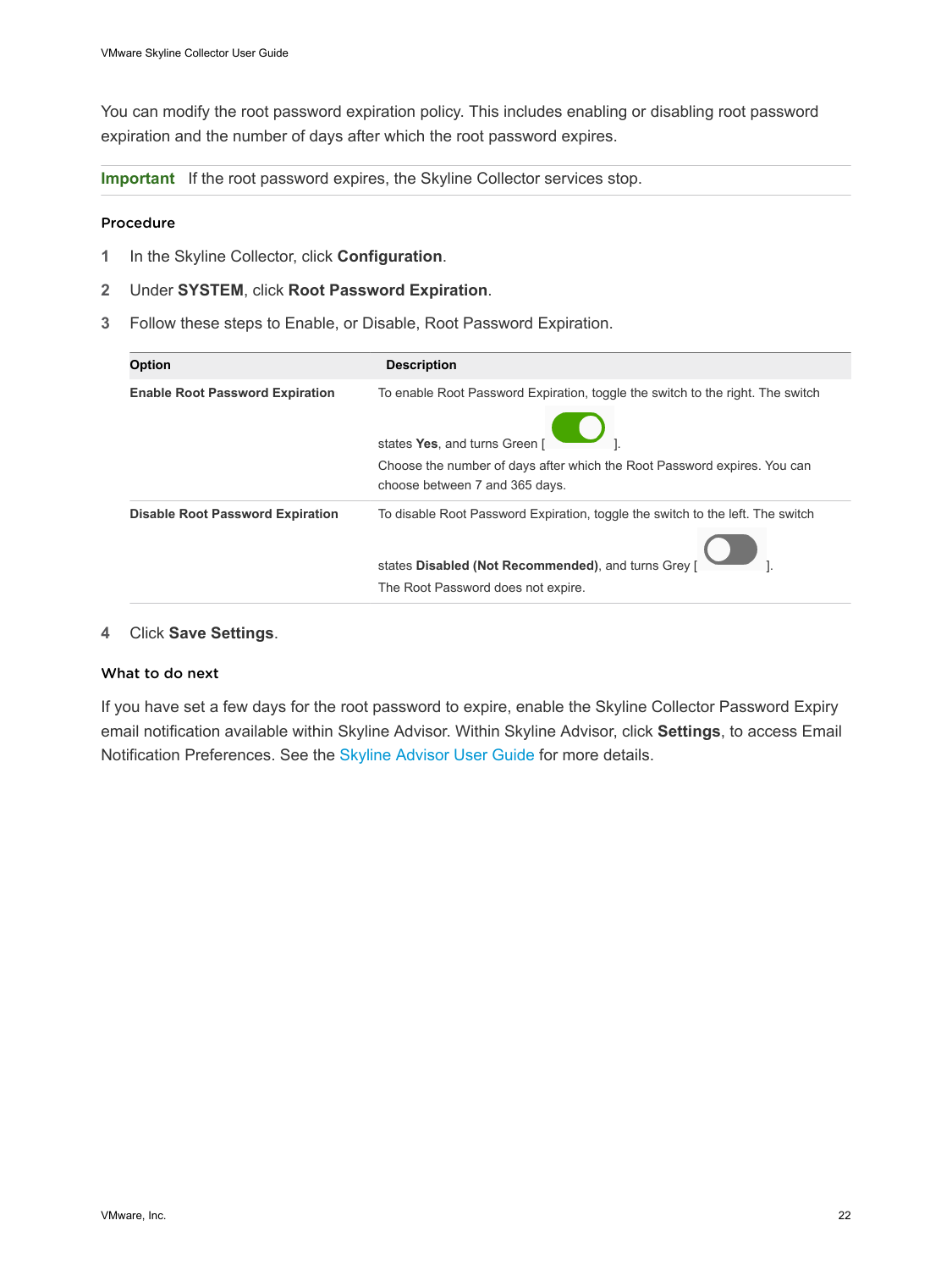# <span id="page-22-0"></span>**Change the admin Account**<br> **Password**



You can change the Skyline Collector admin user account password at any time.

To change the Skyline Collector admin account password, select the admin account at the top-right corner of the Skyline Collector, and click **Change Password** from the drop-down menu.

The new password must meet the password complexity policy as described on the Change Password page. Click **Set Password** to save the new password.

The 'admin' password must meet the following complexity requirements.

- **Ninimum length: 8 characters.**
- **Ensure string has one uppercase letter.**
- Ensure string has one special case letter (!@#\$&).
- **Ensure string has one digit.**
- **Ensure string has one lowercase letter.**

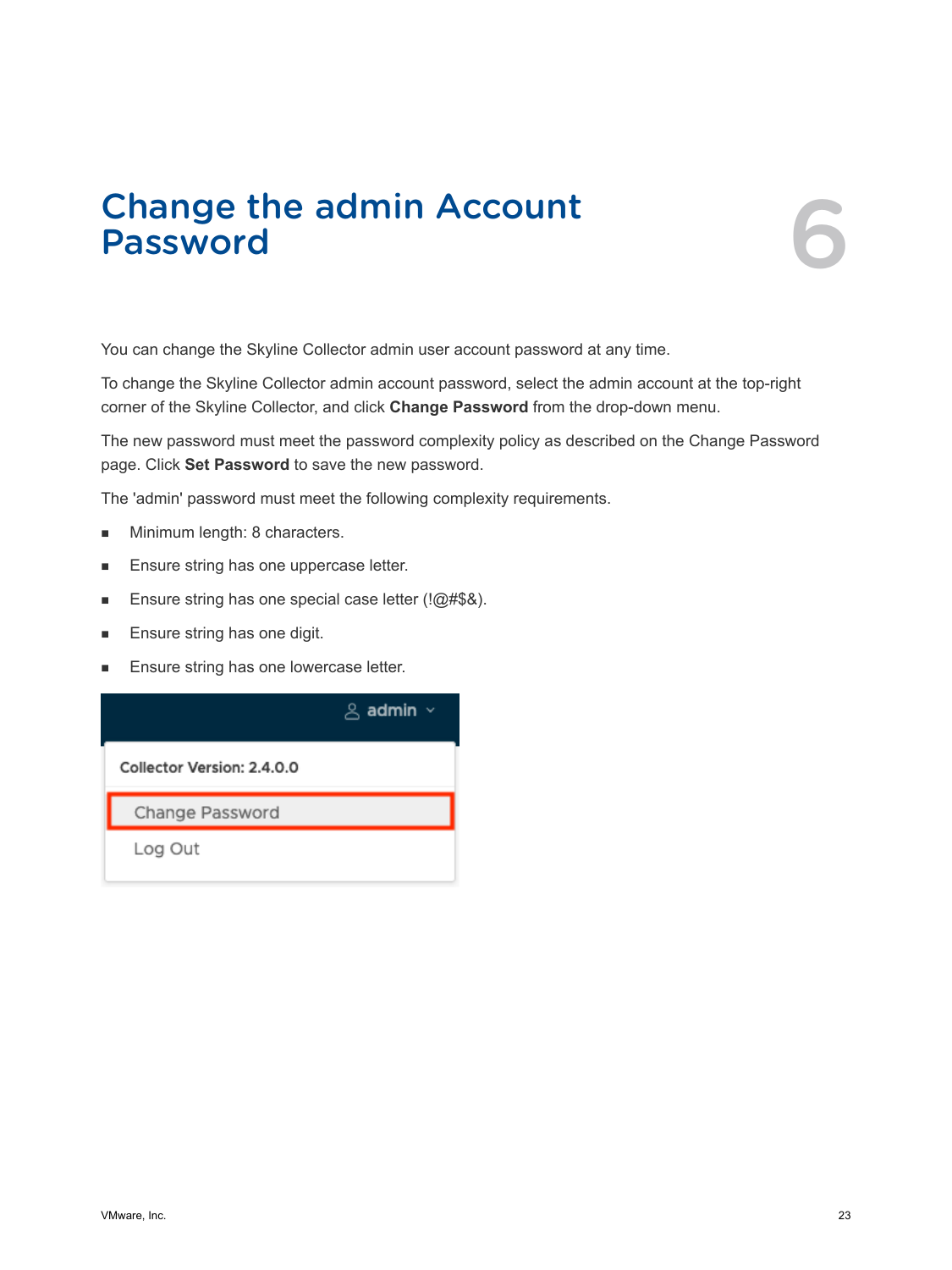## <span id="page-23-0"></span>Update Skyline Collector 7

You can update your Skyline Collector to the latest version using the VMware Appliance Management Interface (VAMI).

#### Procedure

- **1** In a Web browser, go to the Skyline Collector VAMI, https://collector-IP-address-or-FQDN:5480.
- **2** Log in as *root*.
- **3** Click **Update**.
- **4** Click **Check Updates**.
- **5** If an update is available, click **Install Updates**.

#### What to do next

You can enable Auto-Upgrade within the Skyline Collector to allow the Skyline Collector virtual appliance to automatically check, and upgrade, when a new version of the Skyline Collector is made available. This assists with removing the manual step of updating the Skyline Collector detailed in this topic.